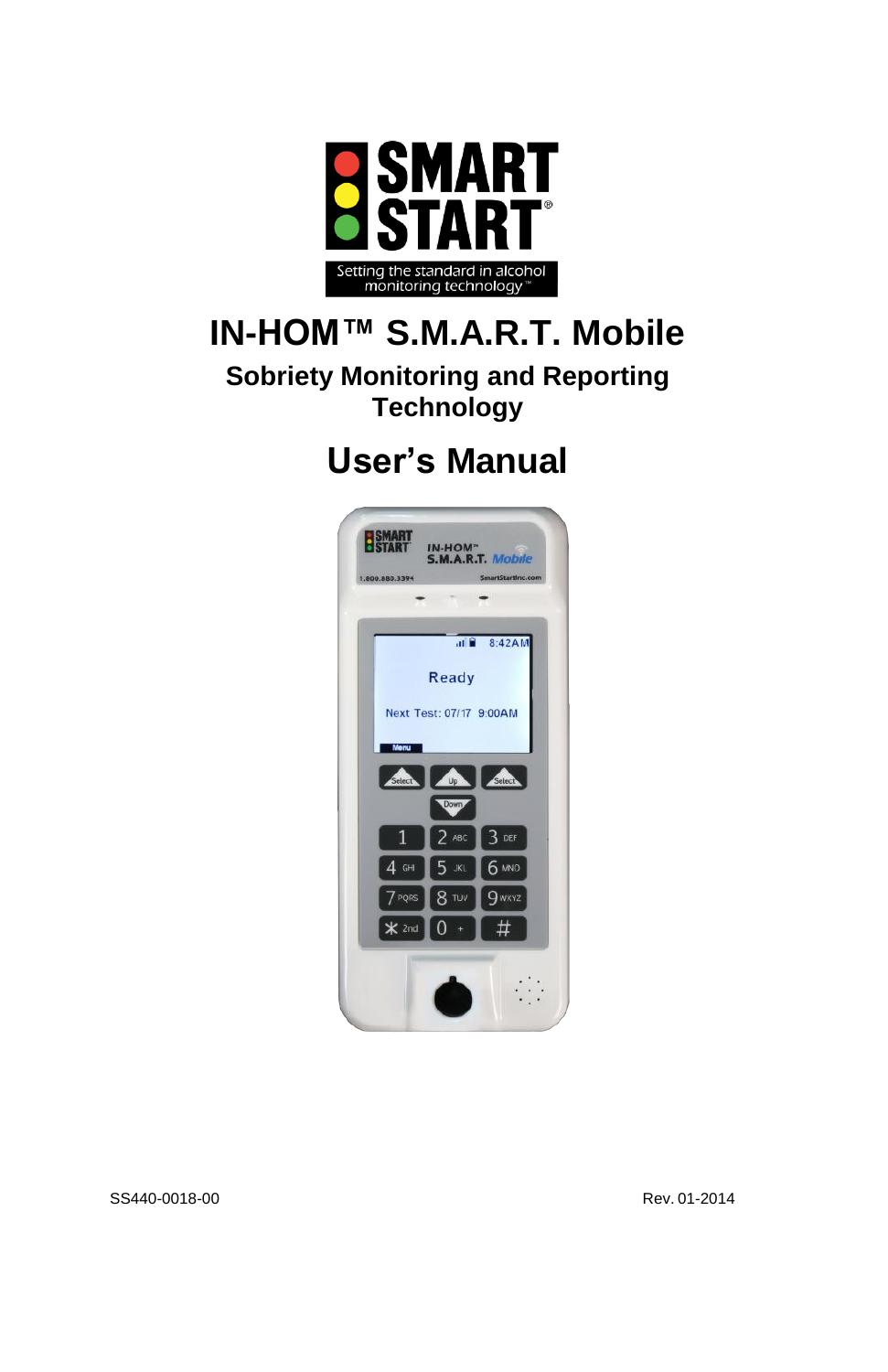This document is protected by copyright law and international treaties, and is the confidential and proprietary information of Smart Start, Inc. Unauthorized reproduction, use, or distribution of this document, or any portion of it, may result in severe civil and criminal penalties, and will be prosecuted to the maximum extent possible under the law. Smart Start is a trademark of Smart Start, Inc. All other trademarks used herein are the property of their respective owners and are used for identification purposes only.

© 2014 Smart Start, Inc.

Smart Start, Inc. does not discriminate against any individual based on race, color, religion, sex, age, or national origin.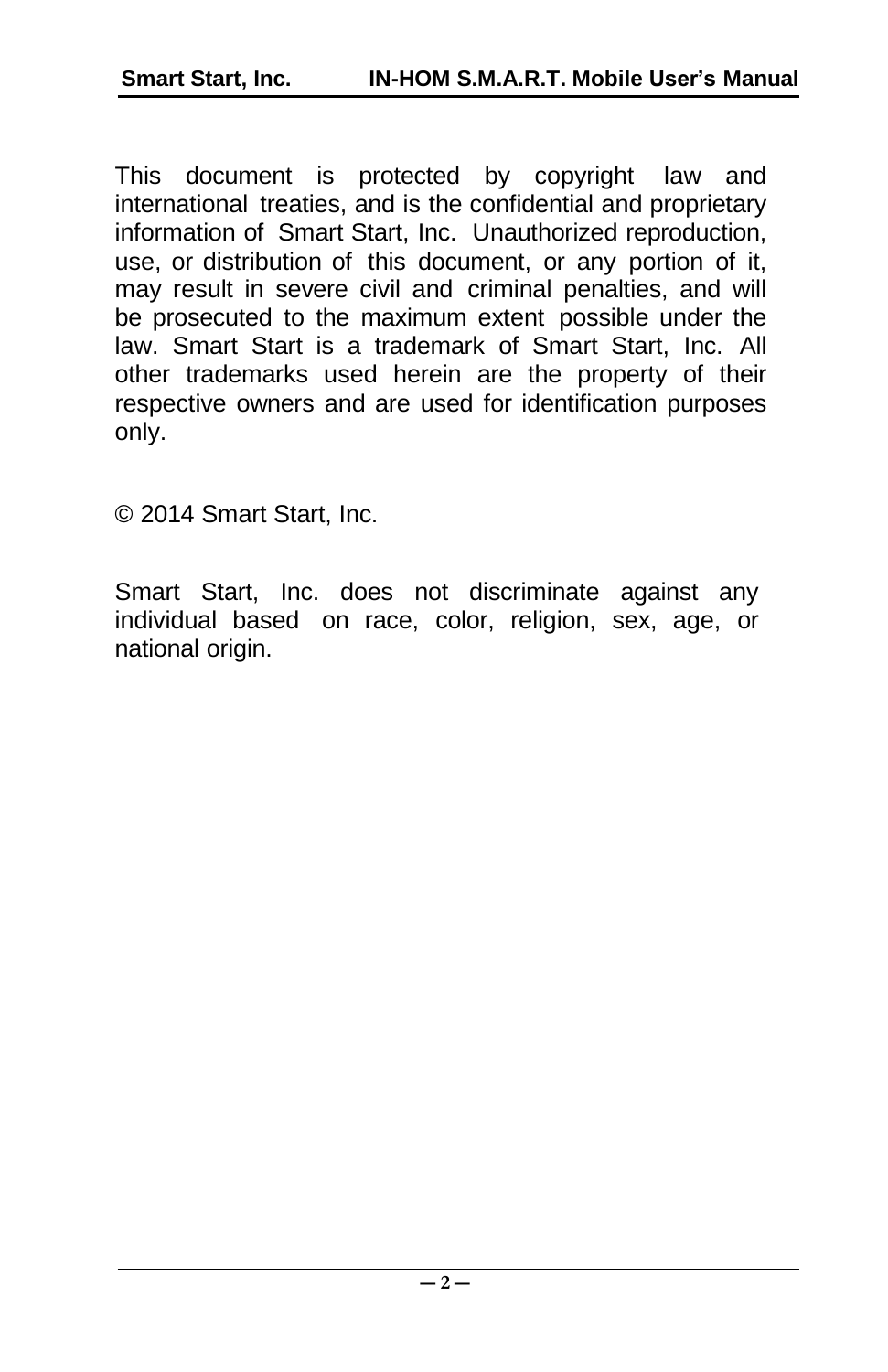# **Contents**

| Key Parts of the IN-HOM S.M.A.R.T. Mobile Device 8        |
|-----------------------------------------------------------|
| IN-HOM S.M.A.R.T. Mobile Operations  8                    |
|                                                           |
|                                                           |
|                                                           |
|                                                           |
|                                                           |
|                                                           |
|                                                           |
|                                                           |
|                                                           |
|                                                           |
|                                                           |
|                                                           |
|                                                           |
|                                                           |
| Your IN-HOM S.M.A.R.T. Mobile Leasing Responsibilities 20 |
|                                                           |
|                                                           |
|                                                           |
|                                                           |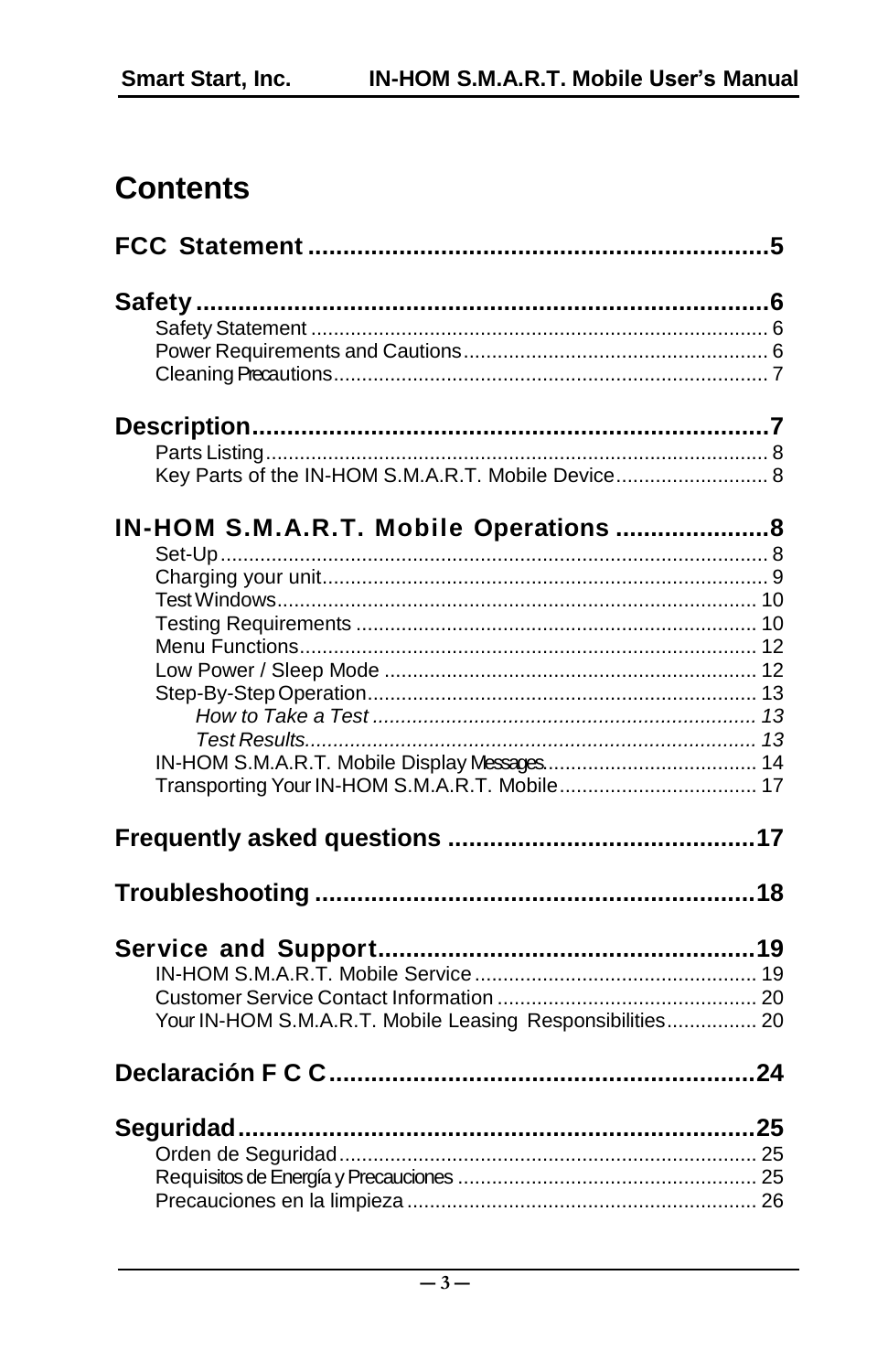| Partes Fundamentales de la unidad móvil IN-HOM S.M.A.R.T 27  |  |
|--------------------------------------------------------------|--|
|                                                              |  |
|                                                              |  |
| Operaciones del Móvil IN-HOM S.M.A.R.T. 27                   |  |
|                                                              |  |
|                                                              |  |
|                                                              |  |
|                                                              |  |
|                                                              |  |
|                                                              |  |
|                                                              |  |
|                                                              |  |
|                                                              |  |
| IN-HOM S.M.A.R.T. Móvil Mensajes Exhibidos  33               |  |
|                                                              |  |
|                                                              |  |
|                                                              |  |
|                                                              |  |
| Localización y Resolución de Problemas38                     |  |
|                                                              |  |
|                                                              |  |
|                                                              |  |
|                                                              |  |
| Responsabilidades de Arrendamiento de su unidad Móvil IN-HOM |  |
|                                                              |  |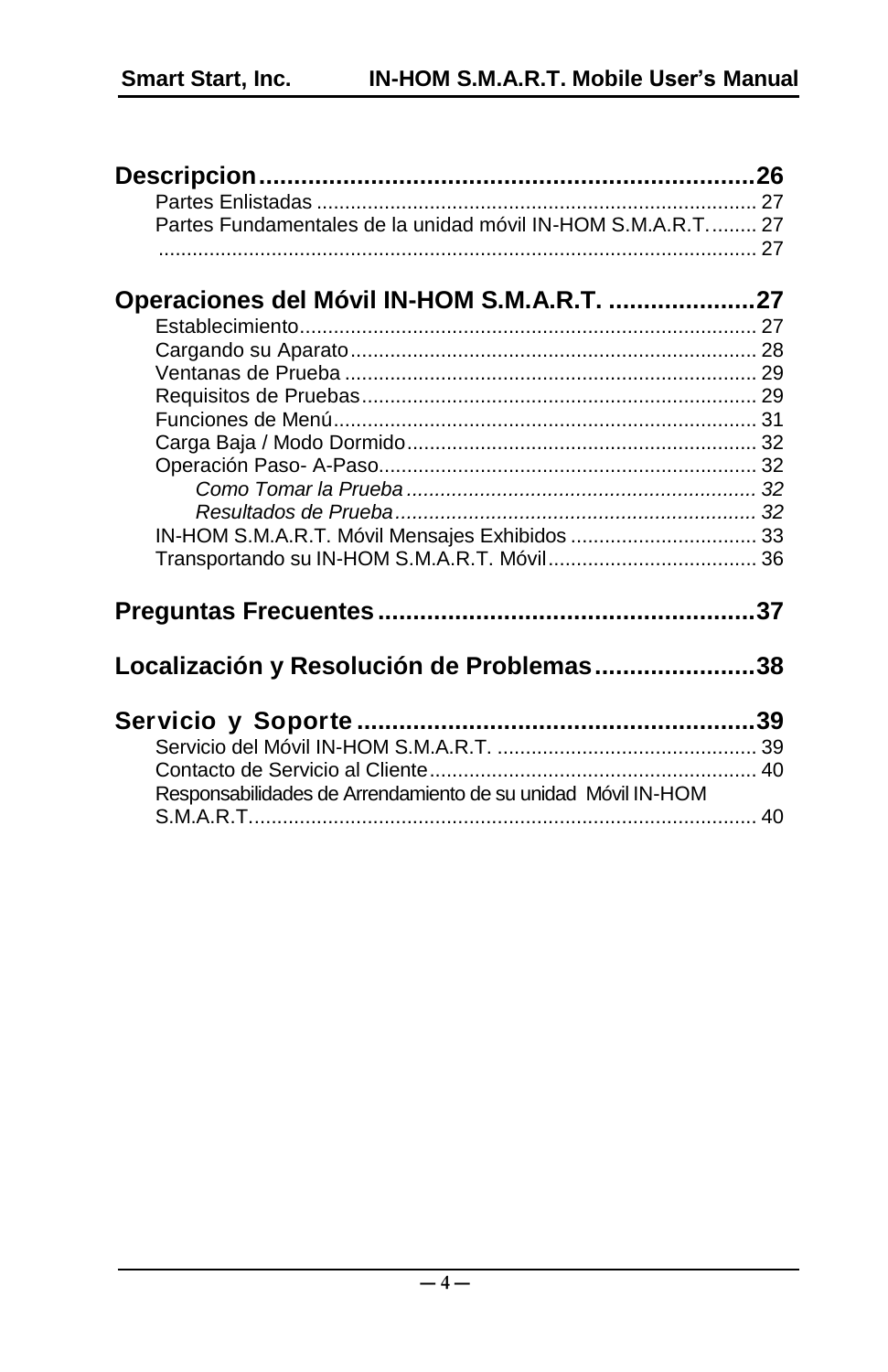### <span id="page-4-0"></span>**FCC Statement**

This equipment has been tested and found to comply with the limits for a Class B digital device, pursuant to Part 15 of the FCC rules. These limits are designed to provide reasonable protection against harmful interference in a residential installation. This equipment generates, uses, and can radiate radio interference energy and, if not installed and used in accordance with the instructions, may case harmful interference to radio communications. If this equipment does cause harmful interference to radio or television reception, which can be determined by turning the equipment off and on, the user may attempt to correct the interference by one or more of the following measures:

- Reorient or relocate the device.
- Increase the separation between the equipment and the receiver.
- Connect the equipment into an outlet or on a circuit different from that to which the receiver is connected.
- Consult the dealer or an experienced radio/TV technician for help.

You may also find helpful the following booklet, prepared by the FCC: "How to Identify and Resolve Radio-TV Interference Problems." This booklet is available from the U.S. Government Printing Office, Washington D. C. 20402.

Changes and modifications not expressly approved by the manufacturer or registrant of this equipment can void your authority to operate this equipment under Federal Communications Commission rules.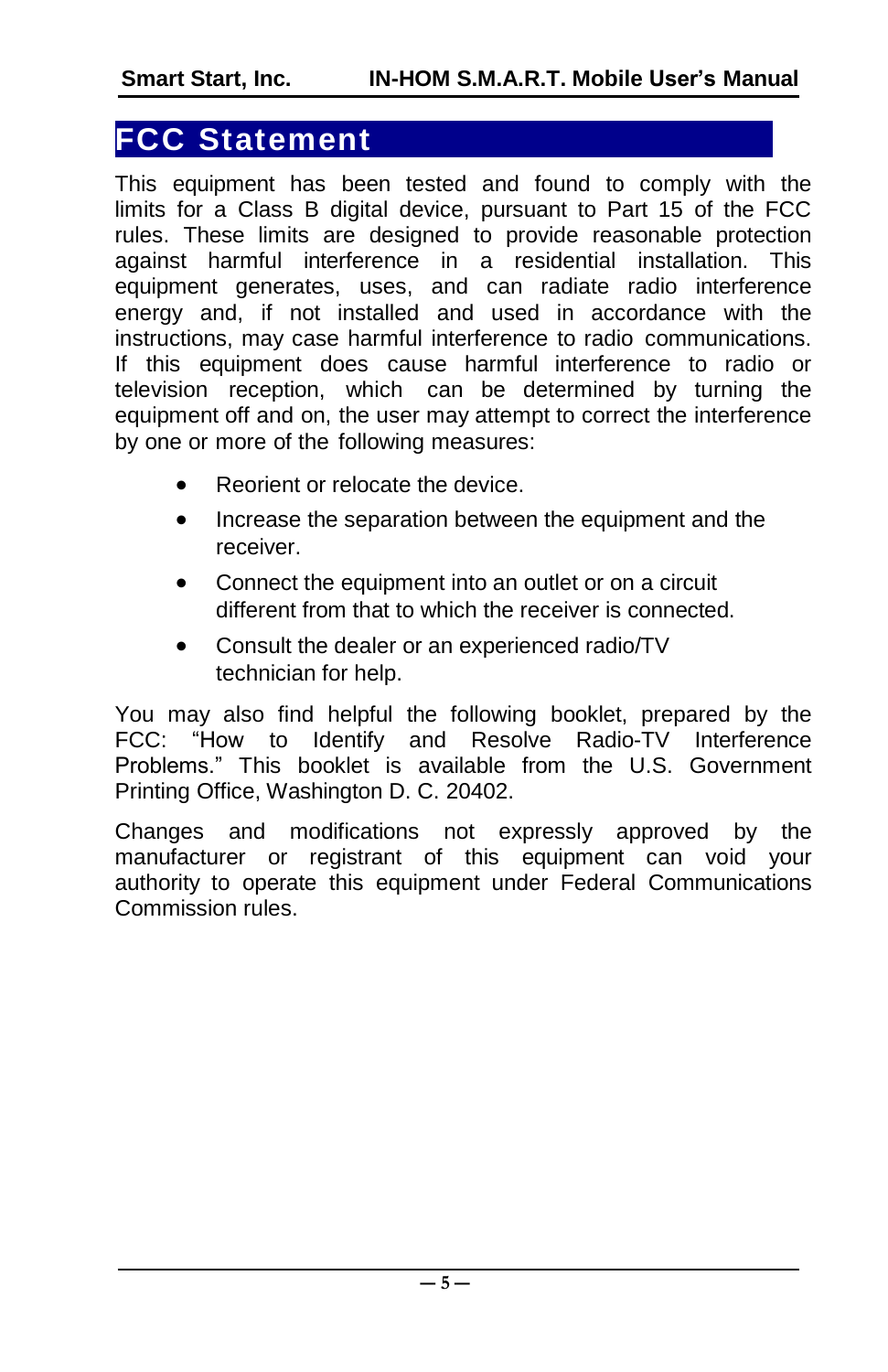### <span id="page-5-0"></span>**Safety**

### <span id="page-5-1"></span>**Safety Statement**

To protect against electrical shock and fire, maintain a secure connection of all components to the IN-HOM S.M.A.R.T. Mobile device. Do not cut any cables connected to the device as this could result in electrical shock or fire. This device should only be serviced by Smart Start certified technicians.

Do not tamper with the device. This will result in additional charges and notification to appropriate monitoring authorities.

# <span id="page-5-2"></span>**Power Requirements and Cautions**

The IN-HOM S.M.A.R.T. Mobile device comes with a 120V AC to 5.25V DC adaptor. Use only the included power supply. Using any other type of power supply may result in damage to the unit or electrical fire. [Figure](#page-5-3) 1 shows a picture of the included power supply.



#### <span id="page-5-3"></span>**Figure 1 IN-HOM S.M.A.R.T. Mobile power supply and cable**

To reduce the risk of electrical shock, burns, fire, or injury to persons:

- 1. Do not immerse device in water or any other liquid.
- 2. Do not place or store device where it can fall or be pulled into a tub or sink.
- 3. Do not reach for the device if it has fallen into water. Unplug immediately.
- 4. Plug power cord directly into receptacle; do not use an extension cord or connect extra cables together.
- 5. Do not place the device on the floor, around extreme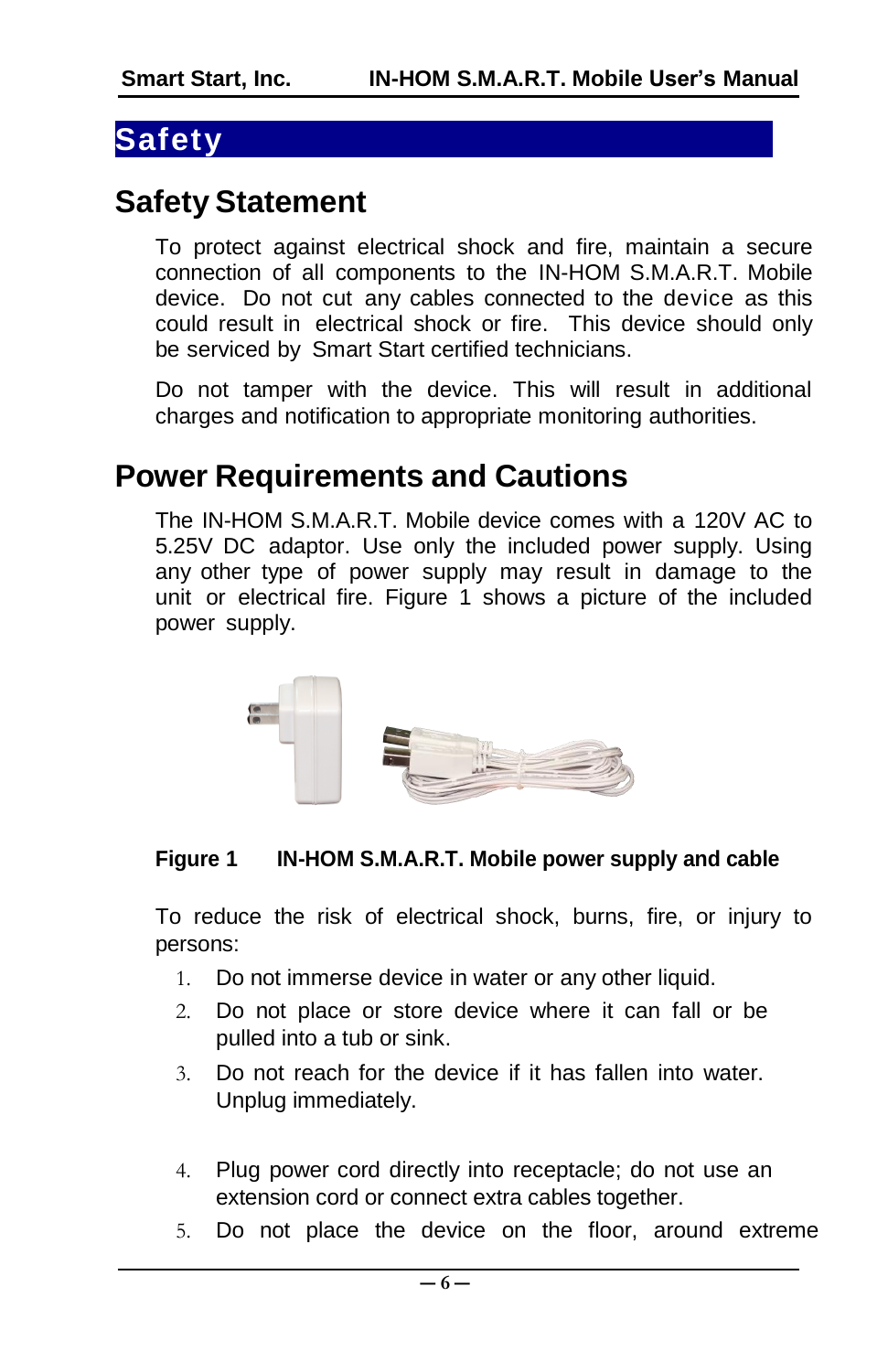temperatures, where it is prone to damage, or where you can't see it or hear it.

- 6. Do not cover this device by bedding or other materials.
- 7. Use the device only for its intended use as described in this manual.
- 8. Never operate the device if it:
	- a. Has a damaged cord or plug
	- b. Is not working properly
	- c. Has been dropped or damaged
	- d. Has been dropped into water
- 9. Except for mouthpiece and charging cord, never insert any object into any opening of the device.
- 10. Do not use outdoors when temperature is below 50°F /  $10^{\circ}$ C
- 11. Do n ot operate where aerosol (spray) products are being used or where oxygen is being administered.
- 12. Do not store the device where it is exposed to direct sunlight or near a heater or other source of heat.
- 13. Keep out of reach of children.

#### **Call 1-800-880-3394 for service or repair.**

### <span id="page-6-0"></span>**Cleaning Precautions**

Use only fresh water on a damp cloth to clean the outside of the unit. Solvent or chemical based cleaners can damage the unit or result in false readings. **DO NOT** submerge the device in any type of liquid for cleaning purposes.

#### <span id="page-6-1"></span>**Description**

The IN-HOM S.M.A.R.T. Mobile device is a battery-powered portable device that measures the alcohol content in the user's breath. It also identifies the user by taking their picture and captures their GPS location at the time of the test. The device requires the user to take a test during specified test windows. It will notify the user when a test is required and the test result will be displayed. A Quick Reference Guide is included in your carrying case for your convenience.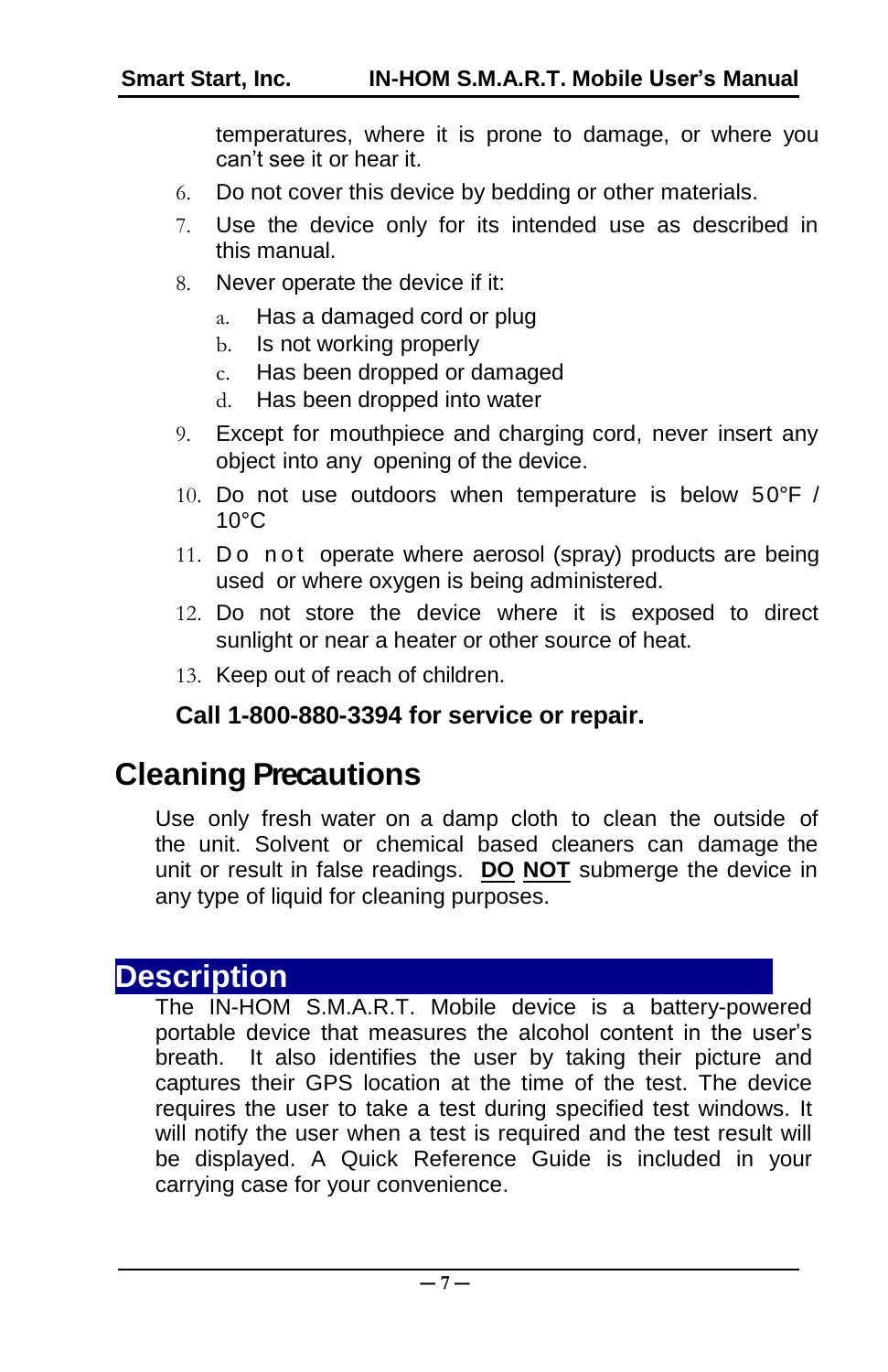# <span id="page-7-0"></span>**Parts Listing**

The IN-HOM S.M.A.R.T. Mobile device package consists of the following parts:

- IN-HOM S.M.A.R.T. Mobile device
- Mouthpiece (2)
- Power supply
- Power cord
- Carrying case
- User Manual (English / Espanol)
- Quick Reference Guide (English / Espanol)

#### <span id="page-7-1"></span>**Key Parts of the IN-HOM S.M.A.R.T. Mobile Device**



# <span id="page-7-2"></span>**IN-HOM S.M.A.R.T. Mobile Operations**

# <span id="page-7-3"></span>**Set-Up**

Make sure the IN-HOM S.M.A.R.T. Mobile device is on a clean, flat, steady surface like a countertop or table in an area free from any alcohol containing elements. Place the device where you can see the display and hear the beep tones. Connect the power supply to the IN-HOM S.M.A.R.T. Mobile device and insert the mouthpiece into the nozzle found at the top front of the unit.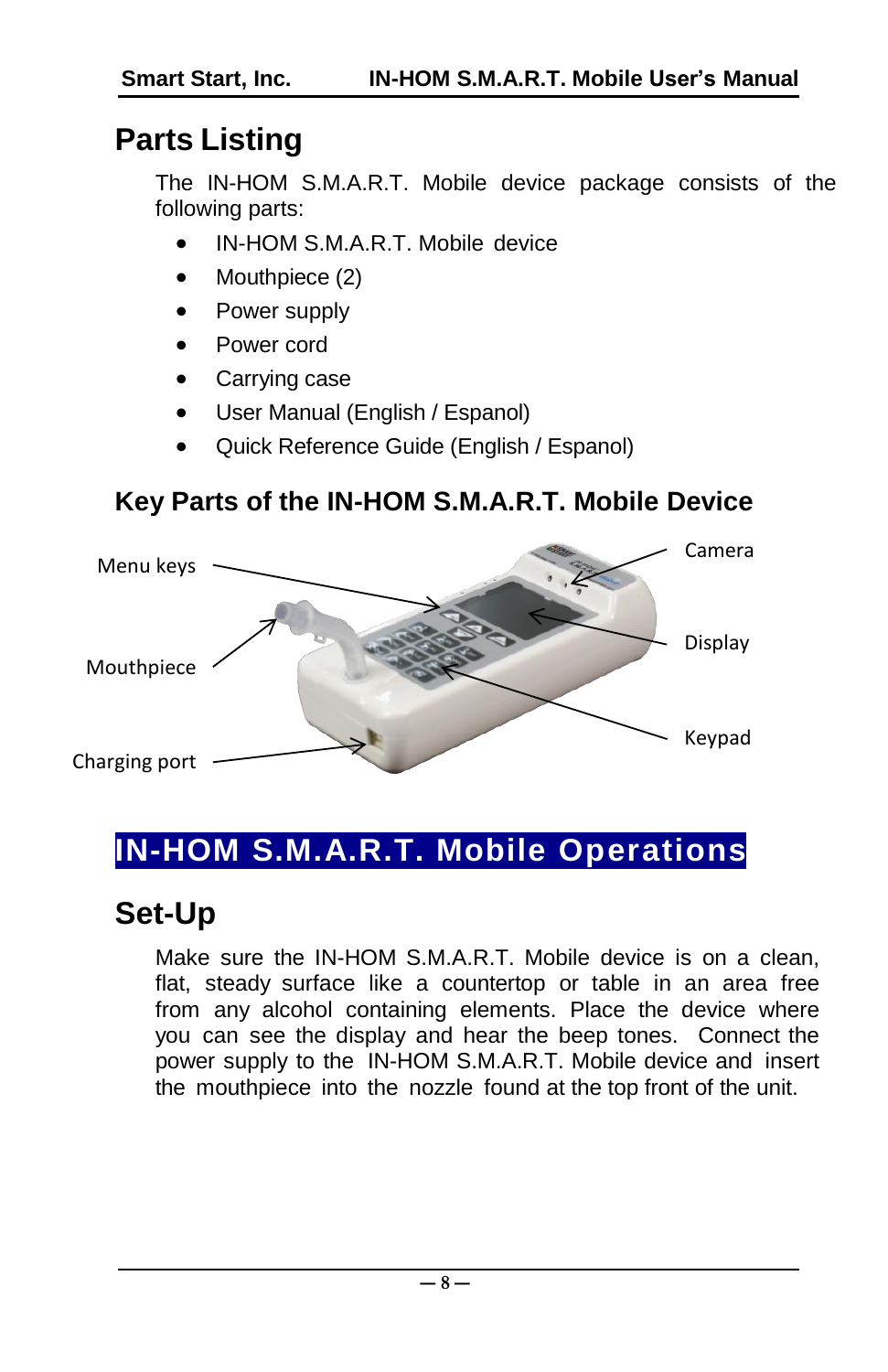**Figure 2**



Insert charging cord here



Insert mouthpiece as shown

NOTE: The mouthpiece must be installed as shown here. The device will not accept a test if the mouthpiece is installed incorrectly. You are responsible for any missed tests due to the mouthpiece being installed incorrectly.

### <span id="page-8-0"></span>**Charging your unit**

Your IN-HOM S.M.A.R.T. Mobile device is equipped with a battery that enables it to run without being plugged in to A/C power. Smart Start highly recommends that you keep your IN-HOM S.M.A.R.T. Mobile device plugged in at all times; except when transporting it. Much like a cell phone, if the battery in your unit is completely dead, it may take a few minutes to charge the unit enough to initialize the device. The battery will not charge below 32° F (0° C). If your unit was left in in your car overnight in the winter, the device may need to warm up before it will charge the battery. It is your responsibility to keep the device in normal operating temperatures 50° F to 100°F (10°C to 38°C). Any skipped tests due to a dead battery will be reported. The battery charge level is indicated by the battery icon on the display (see figure 3 below). It is your responsibility to keep the battery fully charged. When the charger is connected and the device is charging, you will see the battery icon with the charge indicator (see figure 3 below).

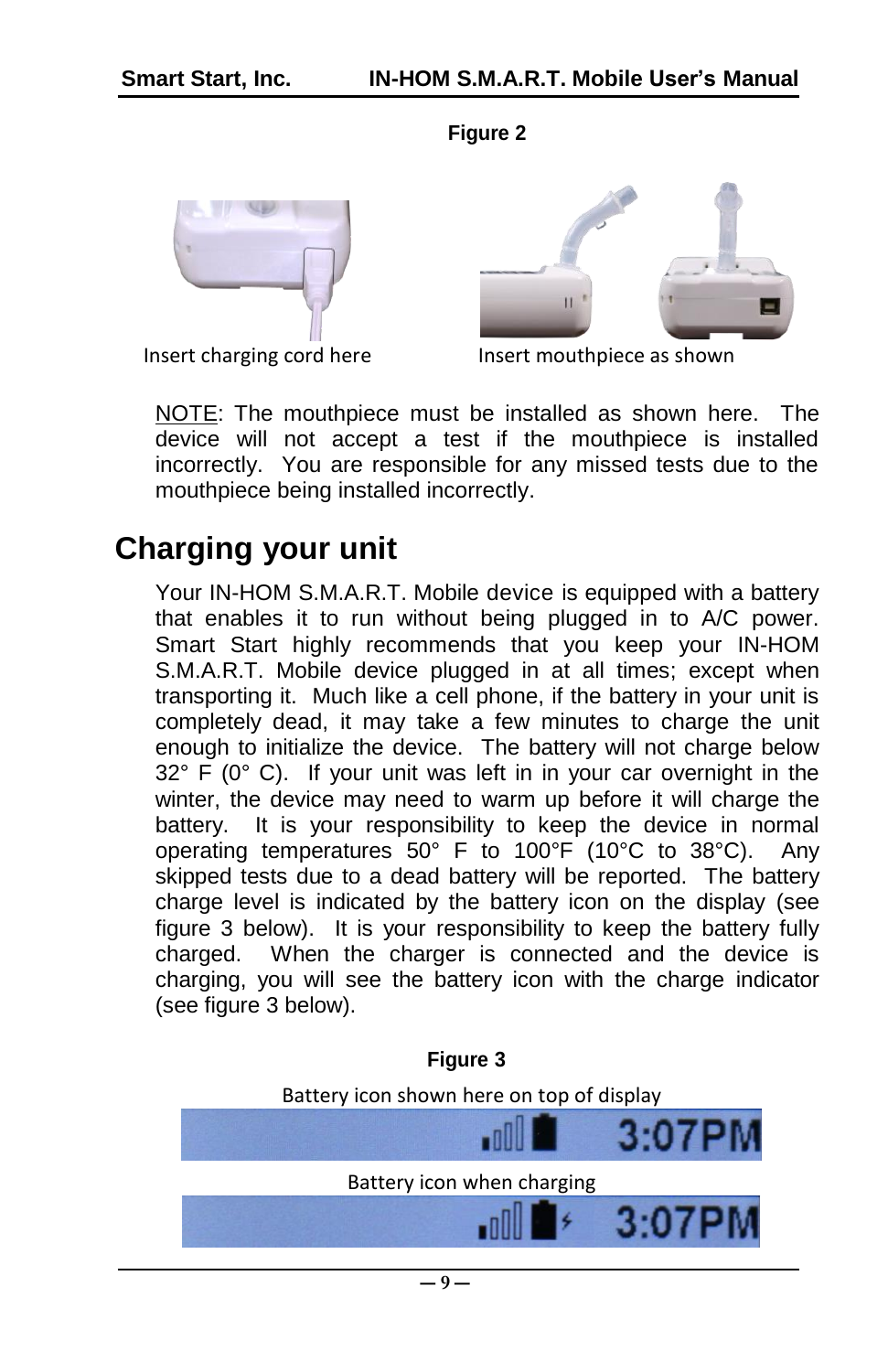# <span id="page-9-0"></span>**Test Windows**

A *test window* is the period of time allowed for taking a required test. When the IN-HOM S.M.A.R.T. Mobile device reaches the scheduled test window, the unit will beep and a countdown timer will appear on the display with the message **"Test Required – Please Blow"**. You must take a test before the timer expires. As the timer approaches zero, the unit will beep more rapidly.

If you miss your test window, it will be logged as a **Missed Test**. Missing a test is a **v iolation**, and all violations are reported. Taking a test after the test window does not reverse previously missed required tests.

If the IN-HOM S.M.A.R.T. Mobile device shows "**Ready**" on the display, voluntary testing is permitted during non-test window times.

**You may be contacted by your monitoring authority(s) to take a test outside of your test windows.**

# <span id="page-9-1"></span>**Testing Requirements**

#### **Lighting**

The IN-HOM S.M.A.R.T. Mobile device takes a picture of the user's face while taking a test. Use a light or lamp to ensure illumination of the user's face. The amount of light should be sufficient to read a magazine. Please make sure the light is not too bright and is shining directly at your face.

#### **Face Detection**

Your IN-HOM S.M.A.R.T. Mobile device can detect the user's face when taking a test. If the unit does NOT detect a human face, the test will fail and you will be required to take another test. If you do not have adequate lighting as described above, the device may fail the face detection. Turn on more lights to correct this. It is a violation of your Program to have another person take a test on your device.

You **MUST** position your face as shown here in figure 4 with your nose aligned with the camera.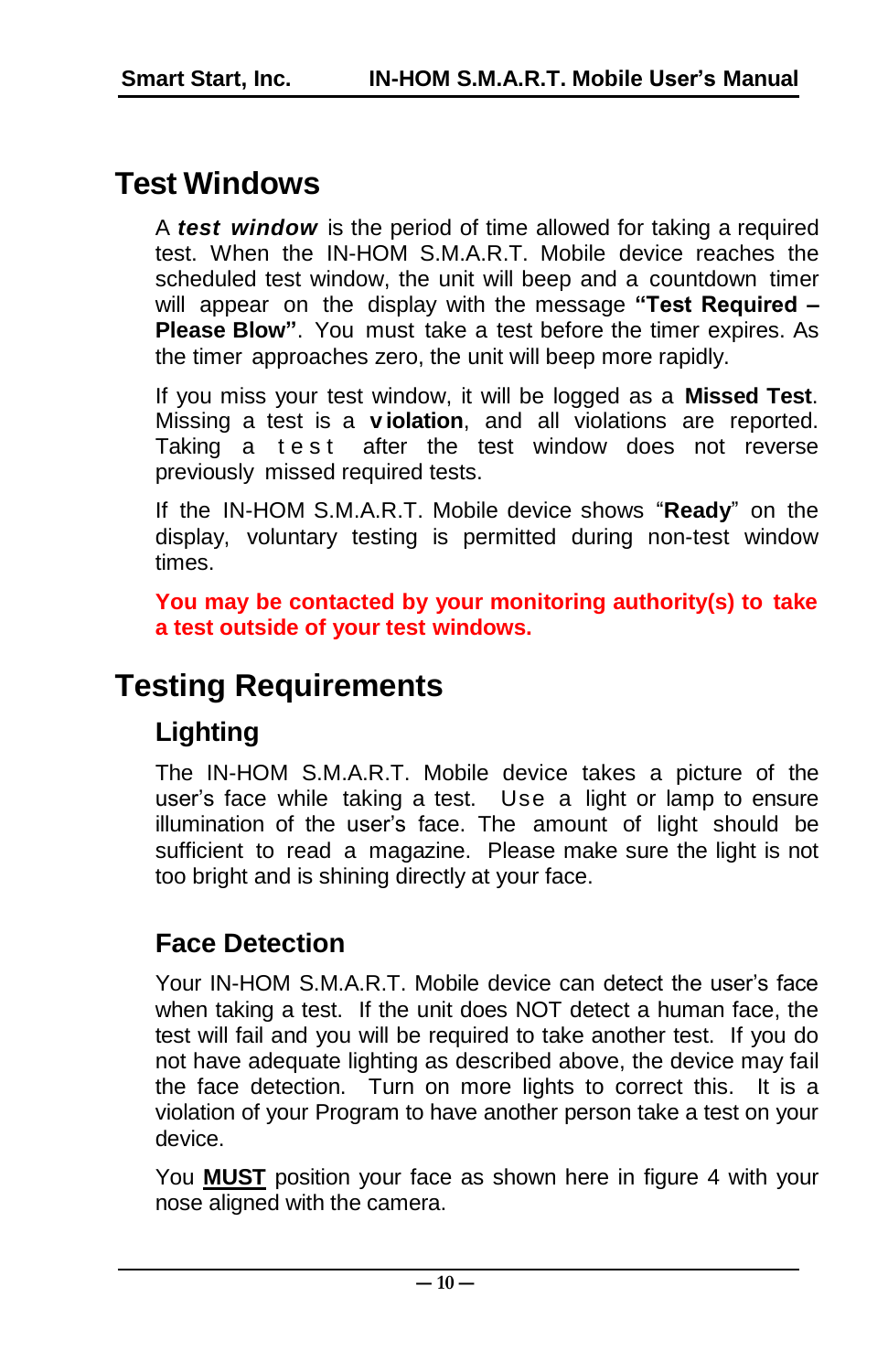#### **Figure 4**





Correct face to camera angle

#### **Rinse with Water Prior to Testing**

Smart Start recommends drinking water before each test to e n s u r e a clean mouth. Do NOT use a breath freshening agent just before taking a test as most of these agents contain alcohol.

#### **Proper Attire**

The IN-HOM S.M.A.R.T. Mobile device takes a picture during the test. It is important that everyone in the room is dressed appropriately.

#### **Cellular Service**

The IN-HOM S.M.A.R.T. Mobile device uses a cellular radio to transfer data. When the device is turned on, you will see a signal strength icon along the top of the display - the more bars displayed, the better the signal strength.

It is the responsibility of the user to ensure that the IN-HOM S.M.A.R.T. Mobile device is placed in an area such that the cellular signal is strong and reliable.

**NOTE: The IN-HOM S.M.A.R.T. Mobile device will perform** data downloads throughout each day. For **this reason, it is important to leave the unit plugged in at all times unless you are transporting it.**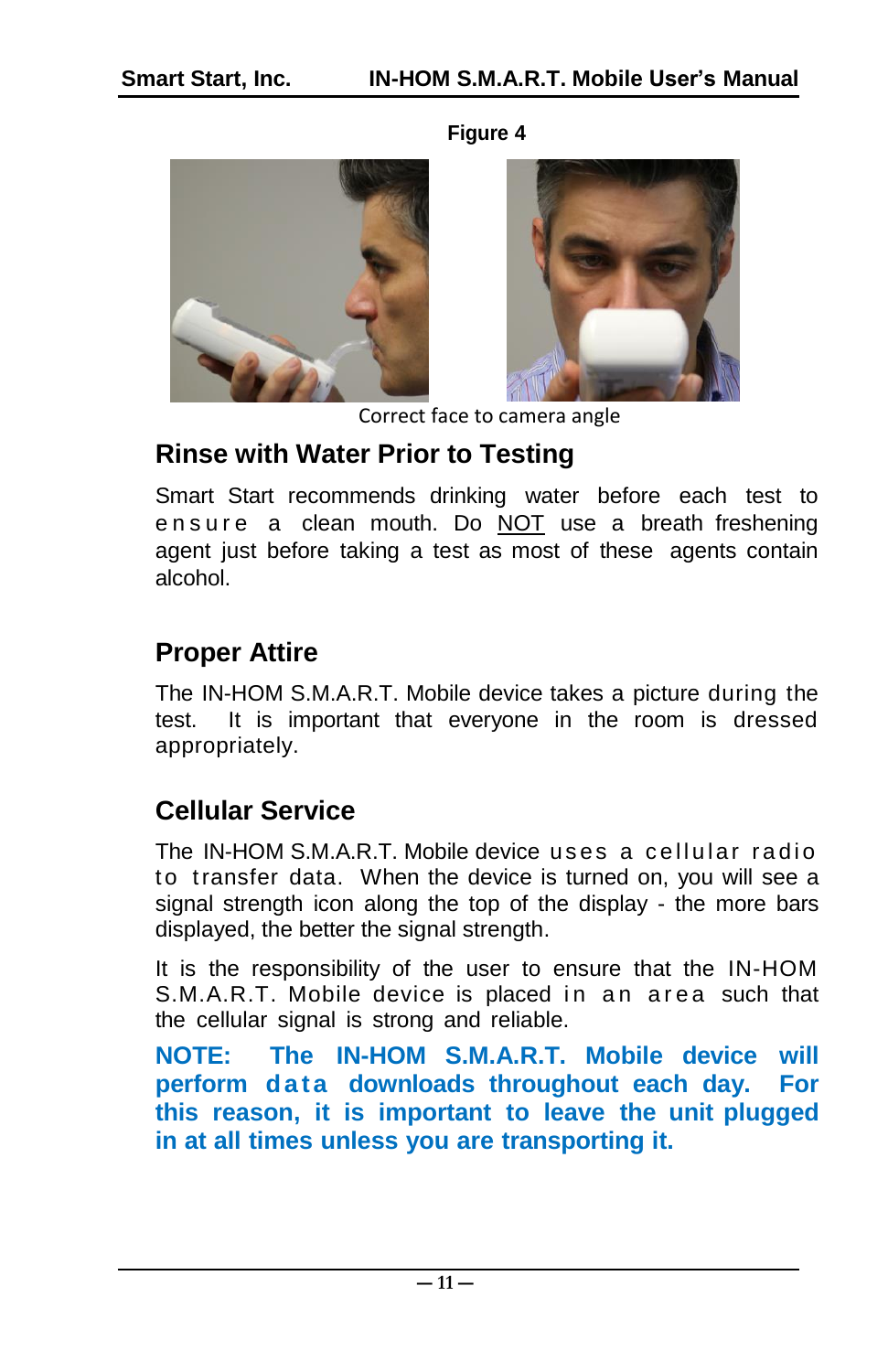#### **Temperature Operation**

Your IN-HOM S.M.A.R.T. Mobile device will not allow a test if the temperature of the device is below 50° F (10° C). Plugging in the power supply will enable internal heaters that can speed up the time required to reach operating temperature. If you are unable to plug in power, make sure the device is in a room with temperatures above 50° F (10° C) and allow it to warm to operating temperature. Once the device warms up, it will go to "Ready" or "Test Required – Please Blow" and allow a test. Please note that any skipped tests due to the unit being too cold will be reported as violations.

# <span id="page-11-0"></span>**Menu Functions**

Your IN-HOM S.M.A.R.T. Mobile device is equipped with some basic menu functionality. To access these items, from the main idle screen, press the "Select" key at top left part of the keypad (see figure 5 below). Use the 'Up" and "Down" keys to move up and down inside the menu structure. Use the "Select" key to select specific items and use the "Exit" key to exit out of particular screens.



**NOTE: You will not be allowed to take a test while accessing menu features and menu access is disabled during an active test window.**

### <span id="page-11-1"></span>**Low Power / Sleep Mode**

If your IN-HOM S.M.A.R.T. Mobile device is unplugged, it will go into a low power / sleep mode. When in the sleep mode, the LED's, beeper, and display will be off. You can wake up the unit by pressing the "**\***", "**0**" or "**#**" keys on the keypad. The IN-HOM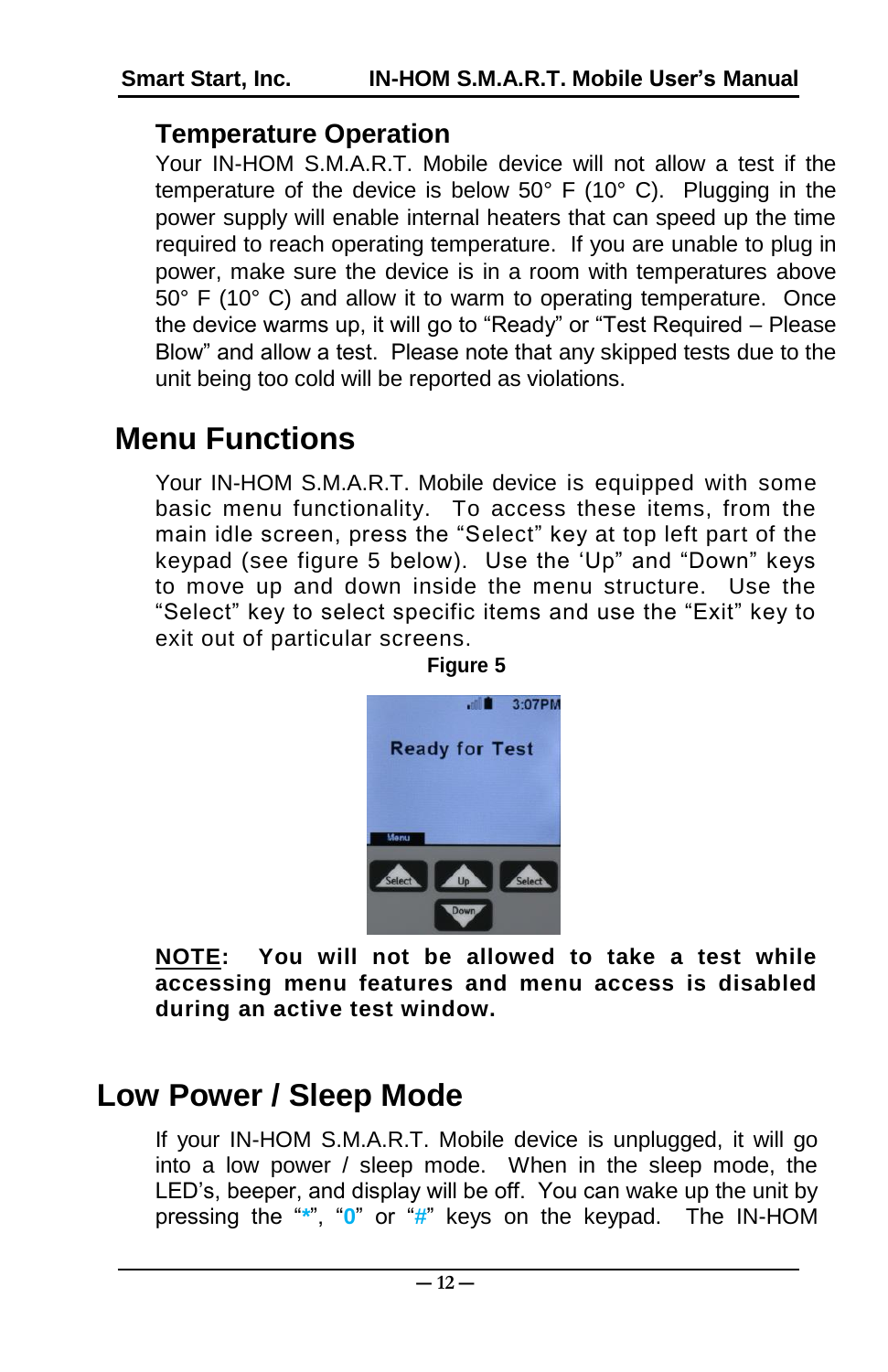S.M.A.R.T. Mobile device will automatically wake up when a test window opens and keep track of the countdown timer. The display will turn on when the device is awakened.

# <span id="page-12-0"></span>**Step-By-Step Operation**

<span id="page-12-1"></span>How to Take a Test

Plug in your IN-HOM S.M.A.R.T. Mobile device and press the "**\***", "**0**" or "**#**" key to wake up and initialize the device. Once ready, the display will show "**Ready**." If the device is in an open test window, the display will show "**Test Required – Please Blow**." At this time, drink water to ensure a clean mouth.

Take a deep breath and blow steadily into the mouthpiece until the unit stops beeping and you hear a click. You do not have to blow hard – just steady. During the test, the display will show the word "**Testing – Keep Blowing**". The total blow test time is approximately 4 seconds.

#### <span id="page-12-2"></span>Test Results

After testing, the display will show "**Analyzing – Please Wait**". This means the unit is processing the breath sample and a result will be displayed. For a complete test, there are five (5) possible test results:

- 1) "**Passed**" means the test is complete and the alcohol content of the sample passed.
- 2) "**Warning**" means the test is complete and the device measured some level of alcohol – but, not enough to cause a failure. You will not be required to take additional tests. If you are assigned to a zero-tolerance program, this test will still be reported.
- 3) **"FAILED"** means the test is complete and the alcohol content of the sample is considered a failed test. You will be required to take additional tests to provide a passing test. See display message summary below for more information on a failed test.
- 4) "**VIOLATION**" means the test is complete and the alcohol content is considered a violation. You will be required to take additional tests to provide a passing test. See display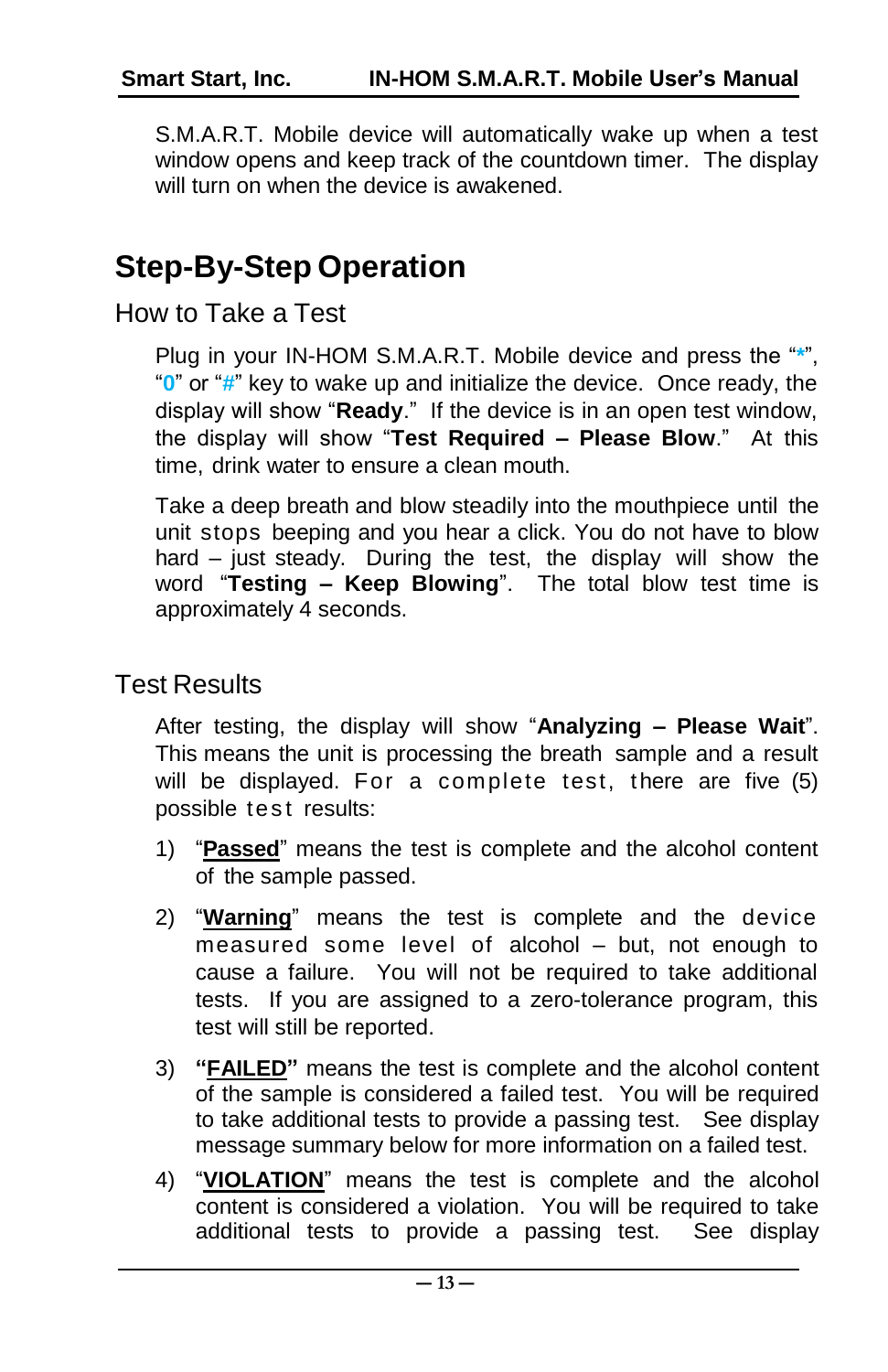message summary below for more information on a violation.

5) "**Face Not Detected – Please Retry**" means the device did NOT detect a human face while the test was taken. Make sure the room has good lighting and do not cover the camera. In an open test window, you will be required to provide another test. Please see figure 4 for the proper facial position for testing.

#### <span id="page-13-0"></span>**IN-HOM S.M.A.R.T. Mobile Display Messages**

- 1. **Charging – Please Wait**: The battery needs to be charged.
- 2. **Initializing**: The unit is initializing.
- 3. **Ready - Next Test: (mm/dd hh:mm)**: The unit is ready to accept a breath test and the next test time is displayed
- 4. **Test Required – Please Blow**: A test window is open and you are required to provide a passing test before the timer counts down to zero.
- 5. **Testing – Keep Blowing**: Testing is in progress.
- 6. **Analyzing – Please Wait**: The unit is processing the breath sample.
- 7. **Passed**: The test is complete and the alcohol content of the sample is considered passing.
- 8. **Warning**: This means the test is complete and the device measured some level of alcohol – but, not enough to cause a failure. You will NOT be required to take additional tests. But, if you are on a zero-tolerance program, this test will still be reported.
- 9. **FAILED**: This means the test is complete and the alcohol content of the sample is considered a failed test. You will be required to take additional tests to provide a passing test. Wait for the unit to display "Ready" or "Test Required – Please Blow" and take the test again.
- 10. **VIOLATION**: This means the test is complete and the alcohol content is considered a violation. You will be required to take additional tests to provide a passing test. Wait for the unit to display "Ready" or "Test Required – Please Blow" and take the test again.
- 11. **Missed Test**: This means that the user did not provide a passing test during a required test window.
- **12. No Face Detected - Please Retry:** This means that the device did NOT detect a human face while the test was taken. Make sure the room has good lighting and do not cover the camera. In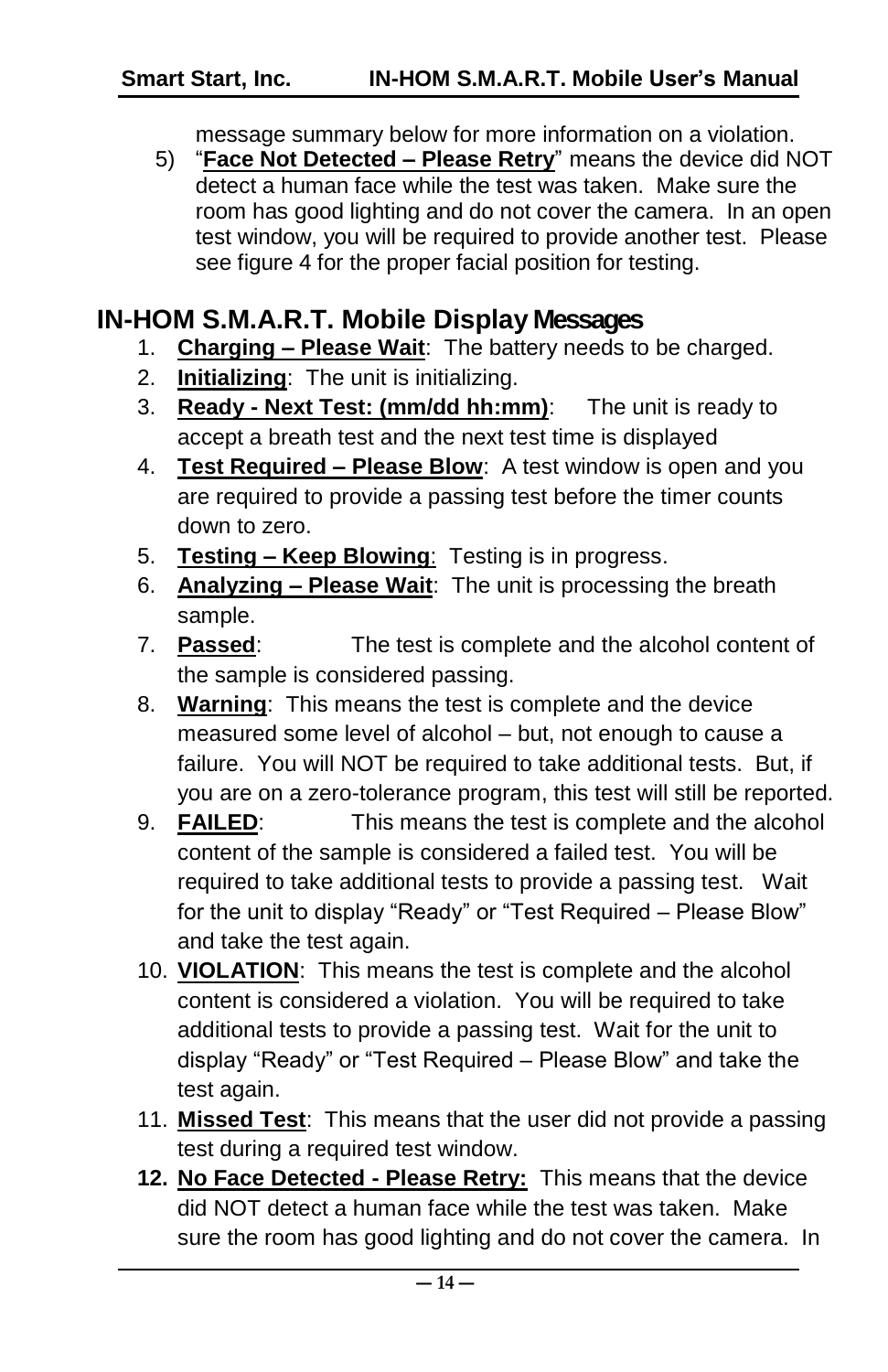an open test window, you will be required to provide another test. Please see figure 4 for the proper facial position for testing.

- 13. **Data Upload:** This indicates that the device is connected wirelessly and uploading test results and pictures. Testing is not allowed during this time. DO NOT UNPLUG device at this time. Unit will continue uploading data until all data has been transferred.
- 14. **Battery Low – Plug in Power**: This means the battery is almost dead. Please plug in power to charge the battery. Skipped tests due to a dead battery are violations and will be reported.
- 15. **Service Appt on MM/DD**: A reminder, your appointment date is approaching.
- 16. **Service Lockout in ## hrs**: A reminder of that you are due for Service in ## number of hours. DO NOT IGNORE THE SERVICE WARNING grace period.
- 17. **Violation Lockout in ## hrs**: A reminder of the number of hours remaining before the unit goes into lockout due to violations. DO NOT IGNORE THE VIOLATION WARNING grace period.
- 18. **Service Lockout**: The device is in lockout due to missing your service date or other issues with the device. You are not able to take a test and are required to call Smart Start at 800-880-3394 for further instructions on servicing your unit.
- 19. **Violation Lockout**: The device is in lockout due to excessive violations. You will not be able to take a test and are required to call Smart Start at 800-880-3394 for further instructions on servicing your unit.
- 20. **Error # Lockout in ## hrs:** A message indicating that your device has an error. The device will go into a service lockout condition in ## of hours. Please call Smart Start at 800-880-3394 to arrange service.
- 21. **Test Incomplete - Blow Harder**: This means that you did not blow long enough to finish the test. A retest is required. Wait for the unit to display "Ready" or "Test Required – Please Blow" and take another test. This time, blow longer and slightly harder.
- 22. **Test Incomplete - Blow Softer**: This means that you blew too hard. A retest is required. Wait for the unit to display "Ready" or "Test Required – Please Blow" and take another test. This time, blow longer and softer (not as hard).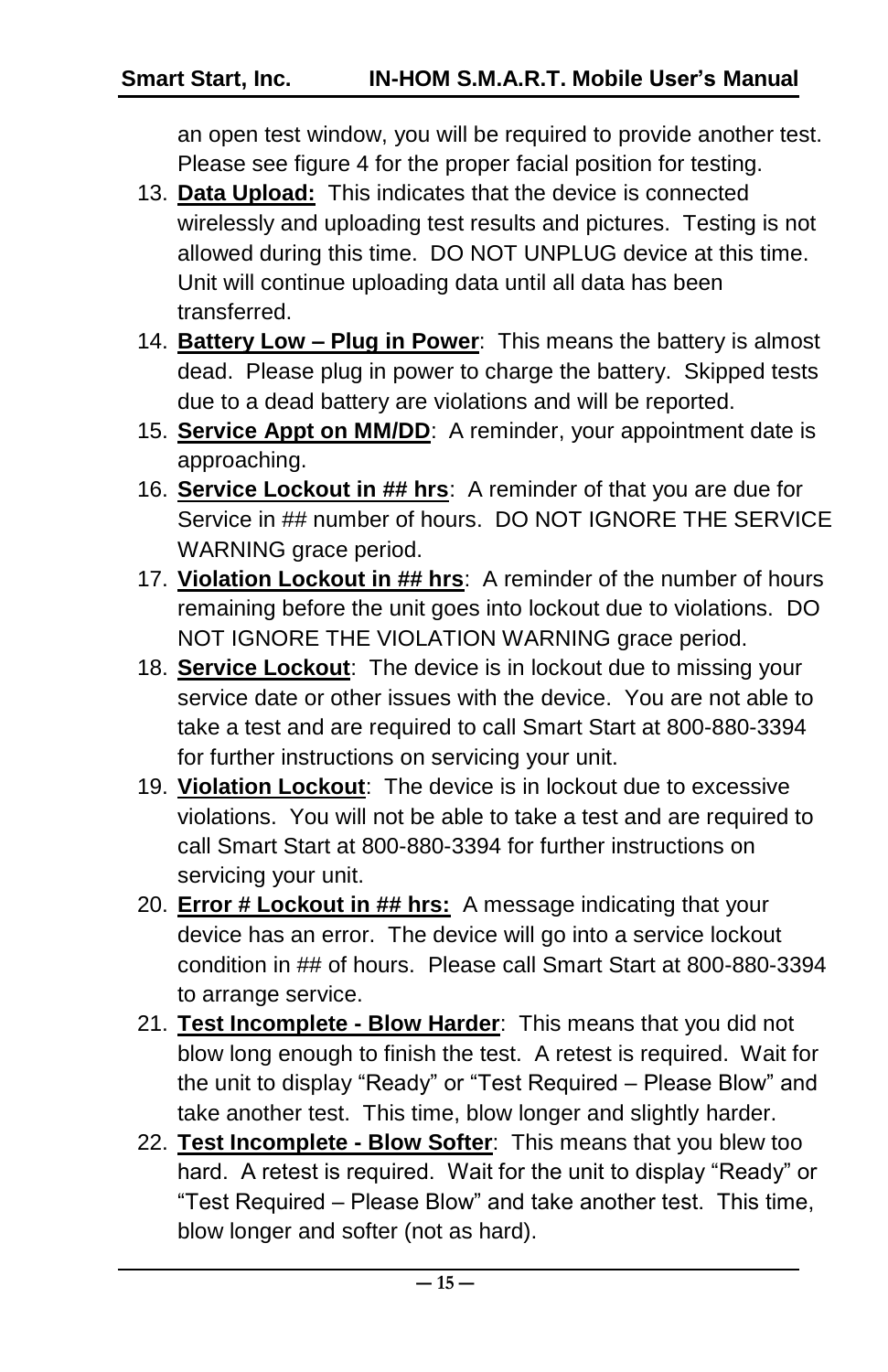- 23. **Test Incomplete - Don't Inhale**: The unit detected the user inhaling during test. A retest is required. Wait for the unit to display "Ready" or "Test Required – Please Blow" and take another test. This time, do not inhale.
- 24. **Test Error- Please Retry**: Your unit did not complete the test successfully. A retest is required. Wait for the unit to display "Ready" or "Test Required – Please Blow" and take another test.
- 25. **Too Cold - Plug in Power**: Your unit is too cold for normal operation and will not allow a test. Plugging in the power supply will enable internal heaters that can speed up the time required to reach operating temperature. Please make sure you are using the device in normal room temperature conditions and allow it to warm up. Once the device warms up, it will go to "Ready" or "Test Required – Please Blow" and allow a test. Please note that any skipped tests due to the unit being too cold will be reported as violations.
- 26. **Too Hot:** Your unit is too hot for normal operation and will not allow a test. Allow the unit to cool down to a normal room temperature. Once the device cools down, it will go to Ready" or "Test Required – Please Blow" and allow a test. Please note that any skipped tests due to the unit being too hot will be reported as violations.
- 27. **Re-Test Required in x:xx:xx**: After a failure or violation in a test window, the IN-HOM S.M.A.R.T. Mobile device will temporarily prevent a test with this countdown timer. Once the countdown timer reaches zero (0), the device will return to "Test Required – Please Blow."
- 28. **Please Wait ## sec**: After a failure or violation outside of a test window, the IN-HOM S.M.A.R.T. Mobile device will temporarily prevent a test with this countdown timer. After the timer reaches zero (0), the device will return to "Ready" and you will be able to provide another test.
- 29. **Test Error - Tamper Detect**: This means the device did not detect a human breath sample. Wait for the unit to display "Ready" or "Test Required – Please Blow" and take another test. The IN-HOM S.M.A.R.T. Mobile device will detect the use of nonhuman breath samples and will require a re-test. Tampering is also a violation of your program.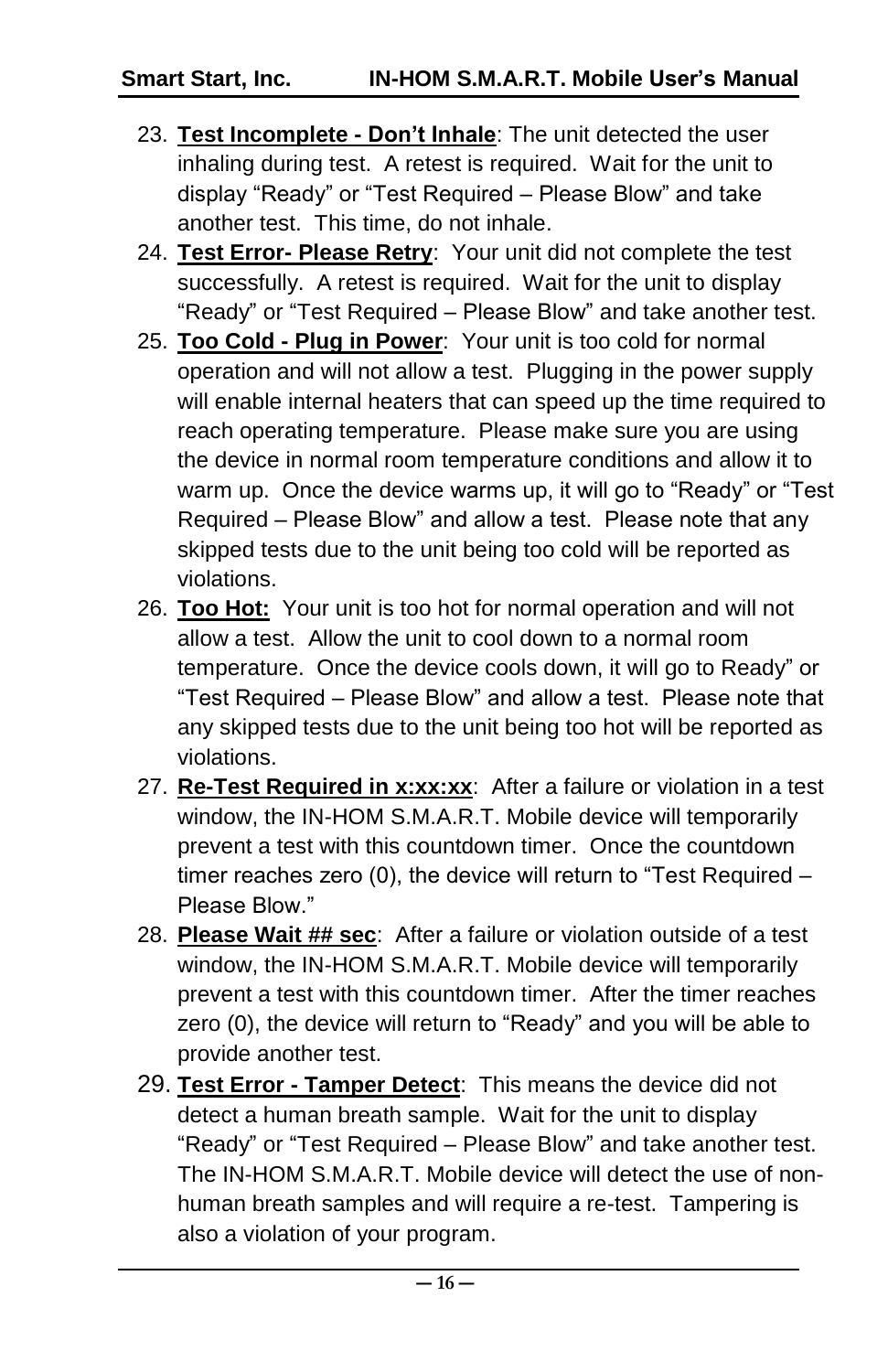# <span id="page-16-0"></span>**Transporting Your IN-HOM S.M.A.R.T. Mobile**

When transporting the IN-HOM S.M.A.R.T. Mobile device, Smart Start highly recommends using the carrying case that is provided. The carrying case was designed to protect the IN-HOM S.M.A.R.T. Mobile device. Any damage to the unit is the responsibility of the user.

### <span id="page-16-1"></span>**Frequently asked questions**

Q: What is a Test Window?

A: This is the time period in which you must provide a test. The display on the IN-HOM S.M.A.R.T. device will show "Test Required – Please Blow", along with a countdown timer showing how much time you have left in which to provide a test.

Q: What are violations?

A: Violations are any breath test result above the violation level. Most states and monitoring authorities use a 0.020 violation level. This may vary from state-to-state.

Q: What is tampering?

A: Tampering is anything done to cheat the device or try to alter the readings.

Q: Will tampering be reported as a violation?

A: Yes, most states and monitoring authorities consider tampering to be a violation that must be reported.

Q: When does the IN-HOM S.M.A.R.T. Mobile take pictures? A: The IN-HOM S.M.A.R.T. Mobile takes a picture during test cycle while you are providing your breath sample. It will NOT take any pictures at random.

Q: How can I change my test windows to a better time for my work schedule?

A: Your monitoring authority must provide written approval to Smart Start in order to change your test windows.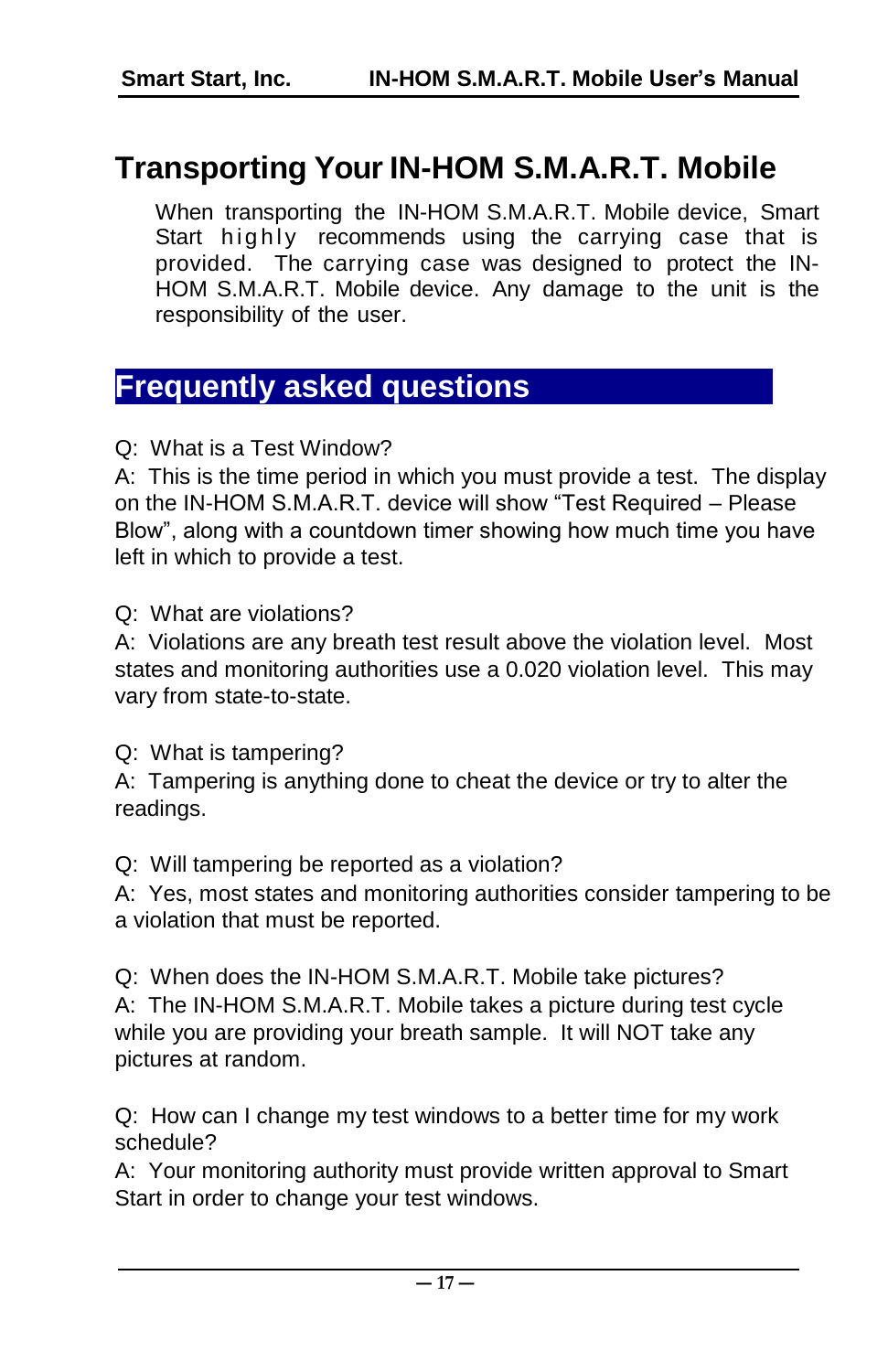Q: How do I know if the device is charging?

A: Plug in the charger and charger cord to the device. Once the device has enough charge to initialize and turn on, you will see the battery icon at the top. There will be a small "lightning bolt" icon to the right of the battery icon when the device is charging.

Q: How can I check to see if my test was recorded?

A: Select the MENU (left "Select" key) and use the middle up/down keys to scroll down to "Test History." Press the left "Select" key to open the test history. You can find the last 30 tests. Press right "Select" key to exit.

Q: How do I find the best cell signal in my house?

A: Make sure the device is charged well. Use the MENU Cell Information to check actual signal strength and then, move the device around in your house to find the best signal strength

### <span id="page-17-0"></span>**Troubleshooting**

#### **Unit won't turn on:**

- Plug in the charge to an electrical outlet and plug in the cable to the charger connection on the front of the device
- If the battery is completely dead, it may take a few minutes to charge enough to initialize the device (much like a cell phone)
- If the device was left in your car overnight in the winter, the device may be too cold to charge. Allow the device to warm up above 32°  $F / 0$ ° C. At this point, the device will begin charging the battery.
- If the battery has been removed, the unit will not turn on. Removing the battery is considered tampering and will be reported as a violation of your program.

#### **Device Error messages**

If you see "Device Error 1" this indicates there has been a failure in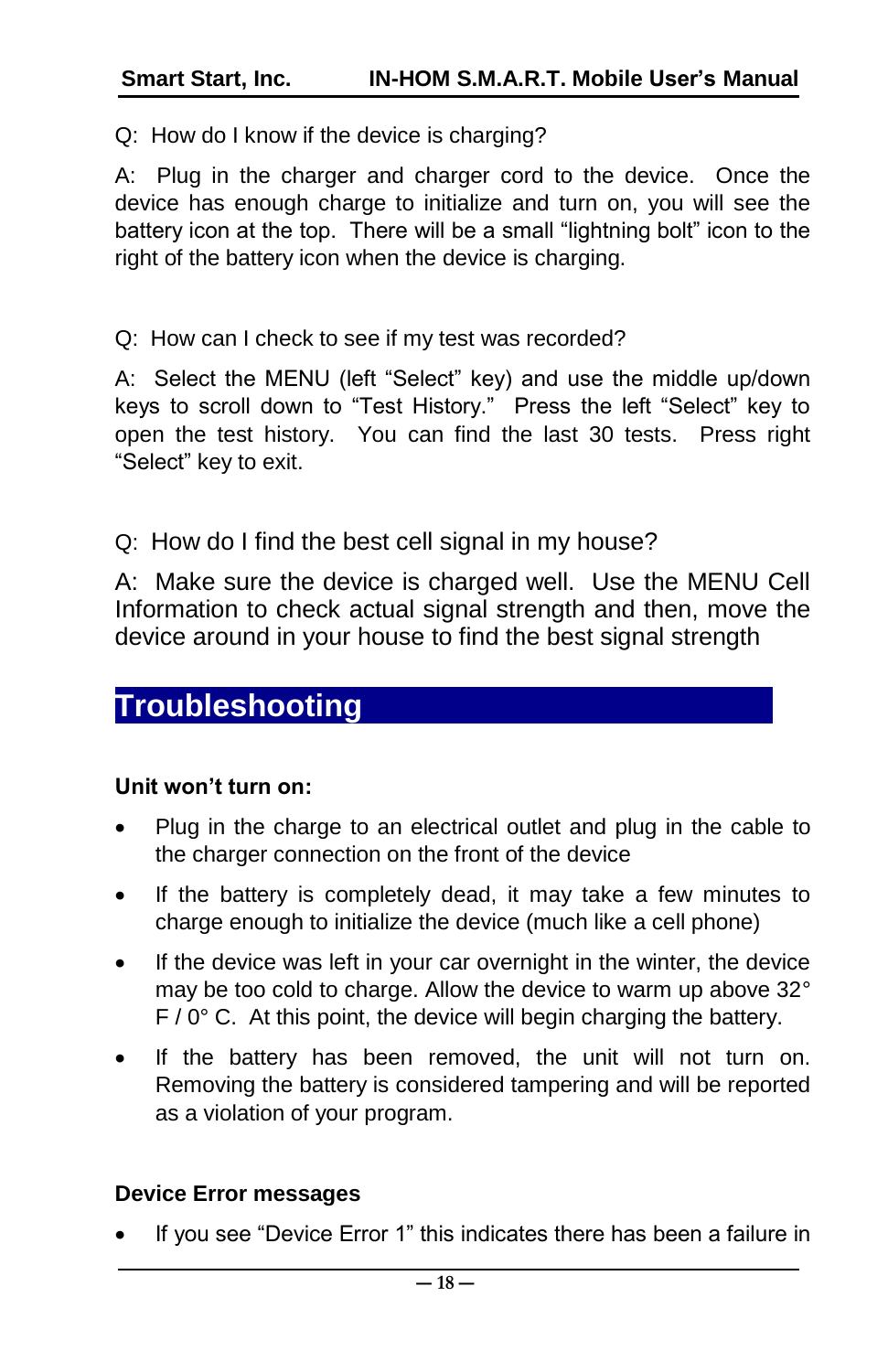the breath testing section of this device. Please contact Smart Start at 800-880-3394 to arrange service for your device.

If you see "Error  $#$  Service Lock in  $##$  hrs" – this means there is a problem with your unit and that it will go into a service lockout condition in the number of hours shown. Do not ignore this message. Please contact Smart Start at 800-880-3394 to determine what steps are needed to clear this message.

#### **Unit says "Face Not Detected" and makes me take another test:**

- If the unit does NOT detect a face during a test, it will require you to take another test regardless of whether the resulting test might have been a passing test.
- Facial detection will fail if the mouthpiece is inserted incorrectly. Make sure you have the mouthpiece inserted correctly as show in figure 2.
- Hold the device per the image shown in figure 4 to make sure the camera sees your face correctly.
- Make sure you have adequate lighting in the room and that the light source is NOT too bright or behind the user's head.

#### **I Blow – but, device won't allow a test**

- Make sure the display shows "Ready" with next Test listed on screen (or Test Required in open test window state)
- IF not, may be a problem with device
- Make sure the mouthpiece is inserted correctly and your nose is lined up with the camera

## <span id="page-18-0"></span>**Service and Support**

### <span id="page-18-1"></span>**IN-HOM S.M.A.R.T. Mobile Service**

The IN-HOM S.M.A.R.T. Mobile unit requires periodic service and calibration. You will be instructed when to bring the device in for service. If you do not bring in your IN-HOM S.M.A.R.T. Mobile in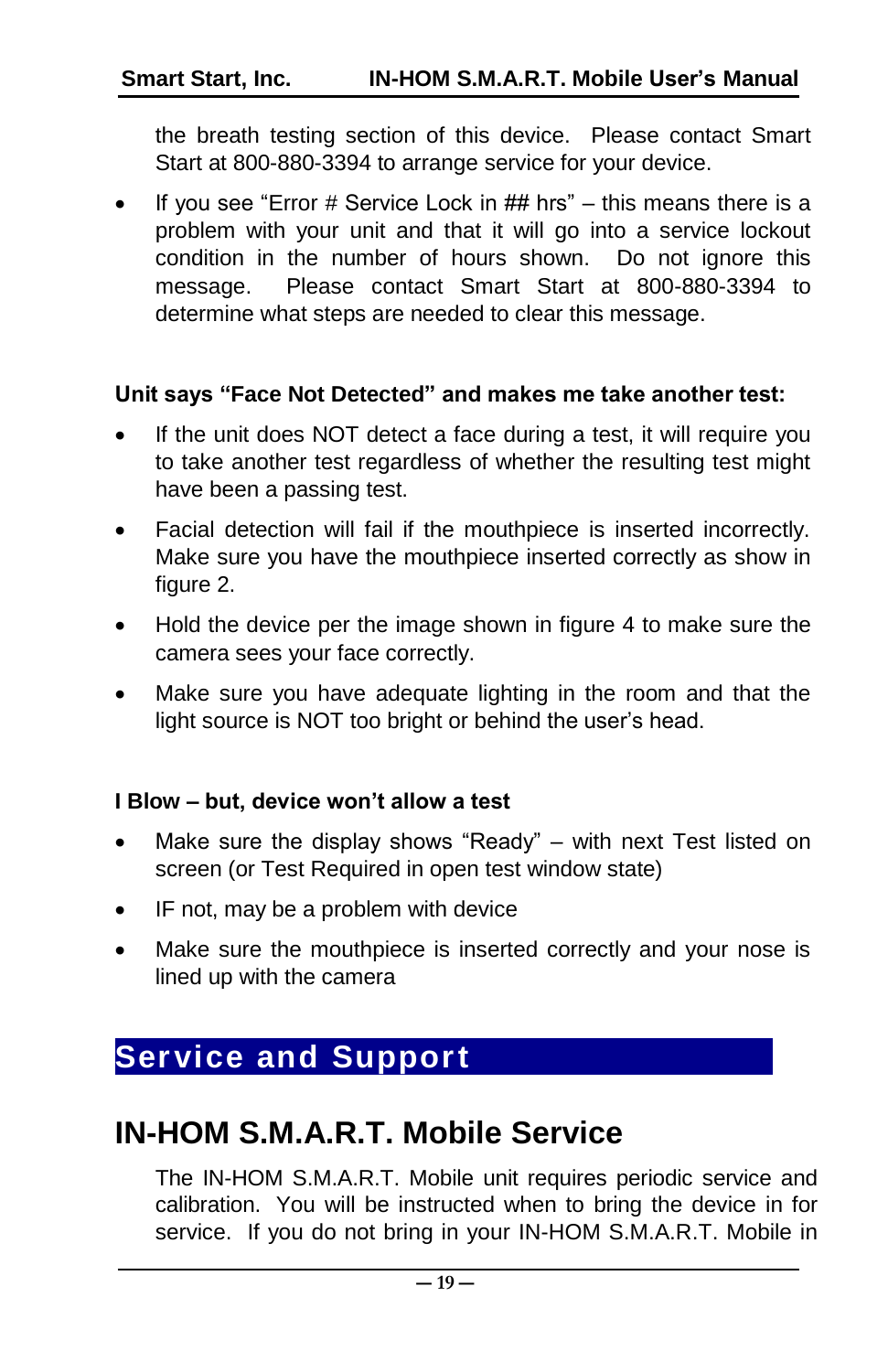time for the required service, your device may go into Service Lockout and you may be required to pay an additional service lockout fee.

Be sure to make a note of your next service appointment time. You can also find your next service appointment time by pressing the menu button and scrolling to the "Next Appt".

Smart Start employees might call to inquire about the usage of the device or to confirm your next service appointment.

Go to [www.smartstartinc.com](http://www.smartstartinc.com/) to determine the location of your nearest Smart Start service center.

### <span id="page-19-0"></span>**Customer Service Contact Information**

For customer service, call Smart Start toll free at 1-800-880- 3394. Our answering system will direct you to the appropriate department; please follow the directions. Always include your full name, date of birth, area code, phone number, and mention that you are an IN-HOM S.M.A.R.T. Mobile client.

Be sure to maintain a journal of events surrounding failed readings or problems with the device.

### <span id="page-19-1"></span>**Your IN-HOM S.M.A.R.T. Mobile Leasing Responsibilities**

The IN-HOM S.M.A.R.T. Mobile is leased equipment. **You are responsible for returning the IN-HOM S.M.A.R.T. Mobile device in the same condition it was at the time of installation.** You will incur all charges specified in the lease agreement until unit and all other items are returned to Smart Start. Make sure you understand your responsibilities.

**You are responsible for damages due to negligence, tampering, or abuse of the device**.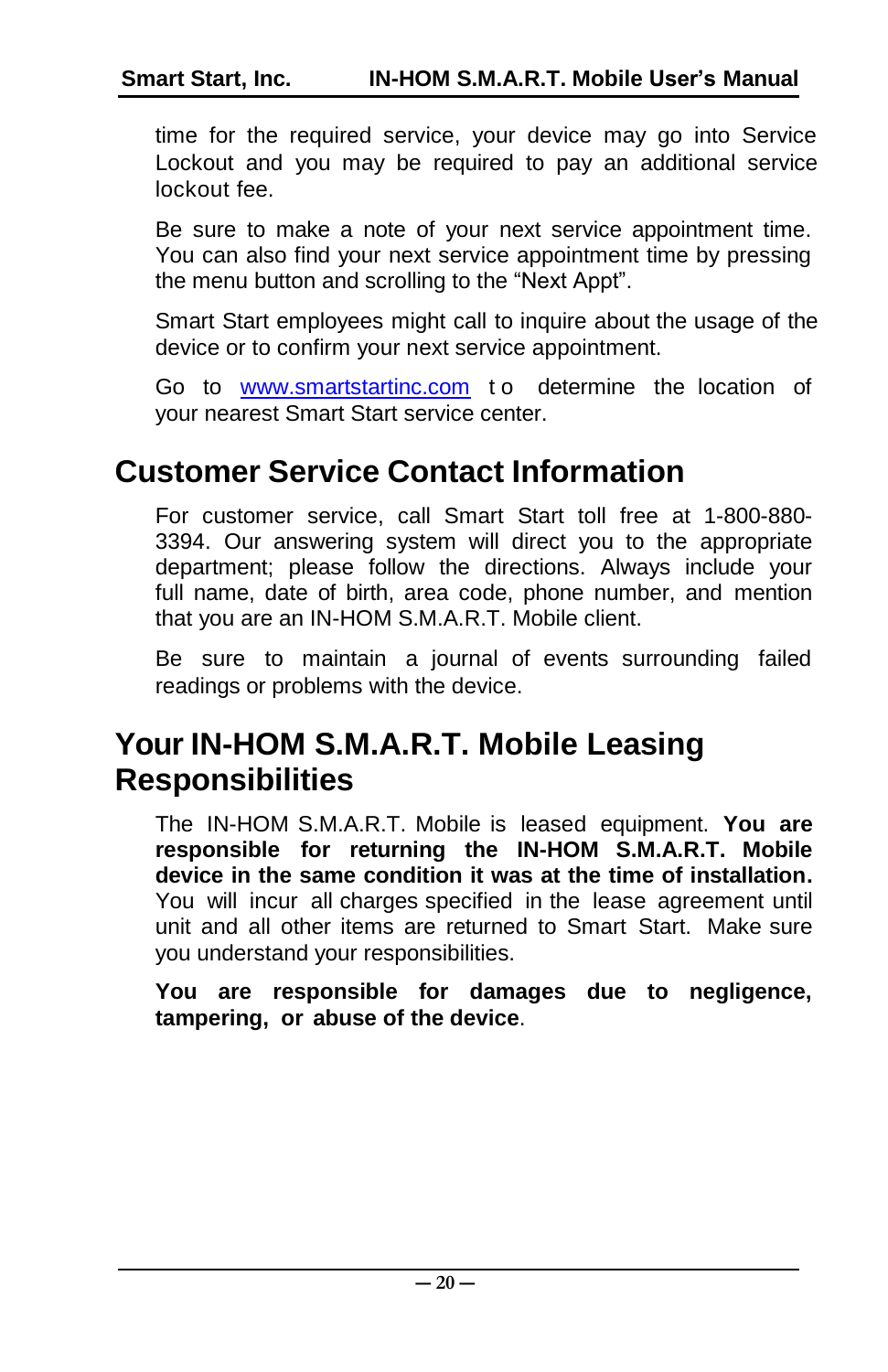

# **IN-HOM™ S.M.A.R.T. Móvil**

#### **Sobriety Monitoring and Reporting Technology**

#### **(Monitoreo De Sobriedad y Reporte en Tecnología)**

# **Manual de Usuario**

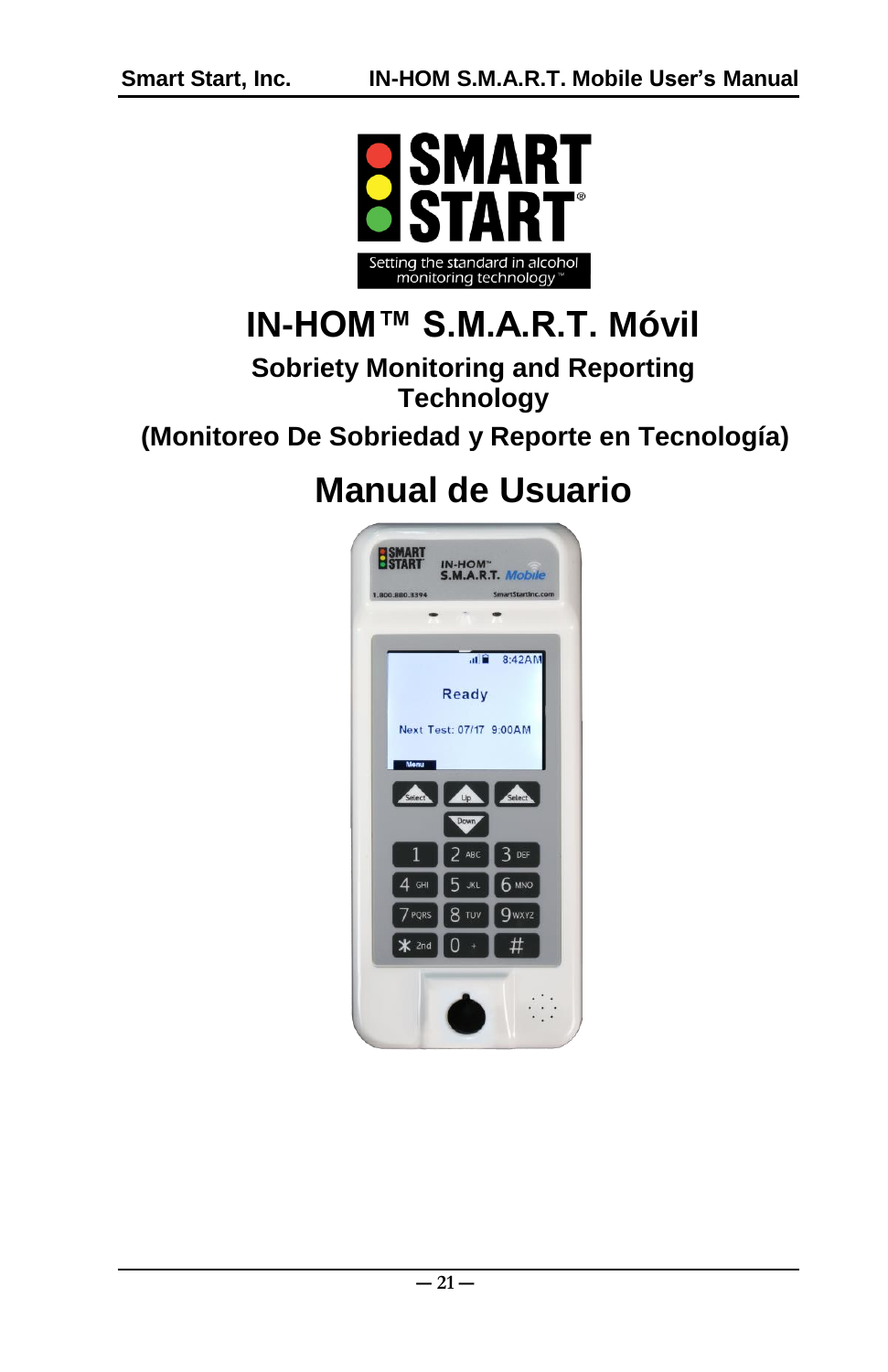Este documento esta protegido por la ley de copyright y tratados internacionales, y la información es confidencial y propietaria de Smart Start, Inc. Reproducción inautorizada, uso, o distribución de este documento, o alguna porción de este, podría resultar en severas penalidades civiles y criminales, y serán persecuidas al máximo extendimiento posibles bajo la ley. Smart Start es una marca por si misma. Todas las otras marcas son usadas por sus respectivos propietarios y son usados por propósitos de identificación únicamente.

© 2014 Smart Start, Inc.

Smart Start, Inc. no discrimina ningún individuo basado en raza, color, religión, sexo, edad, o nacionalidad.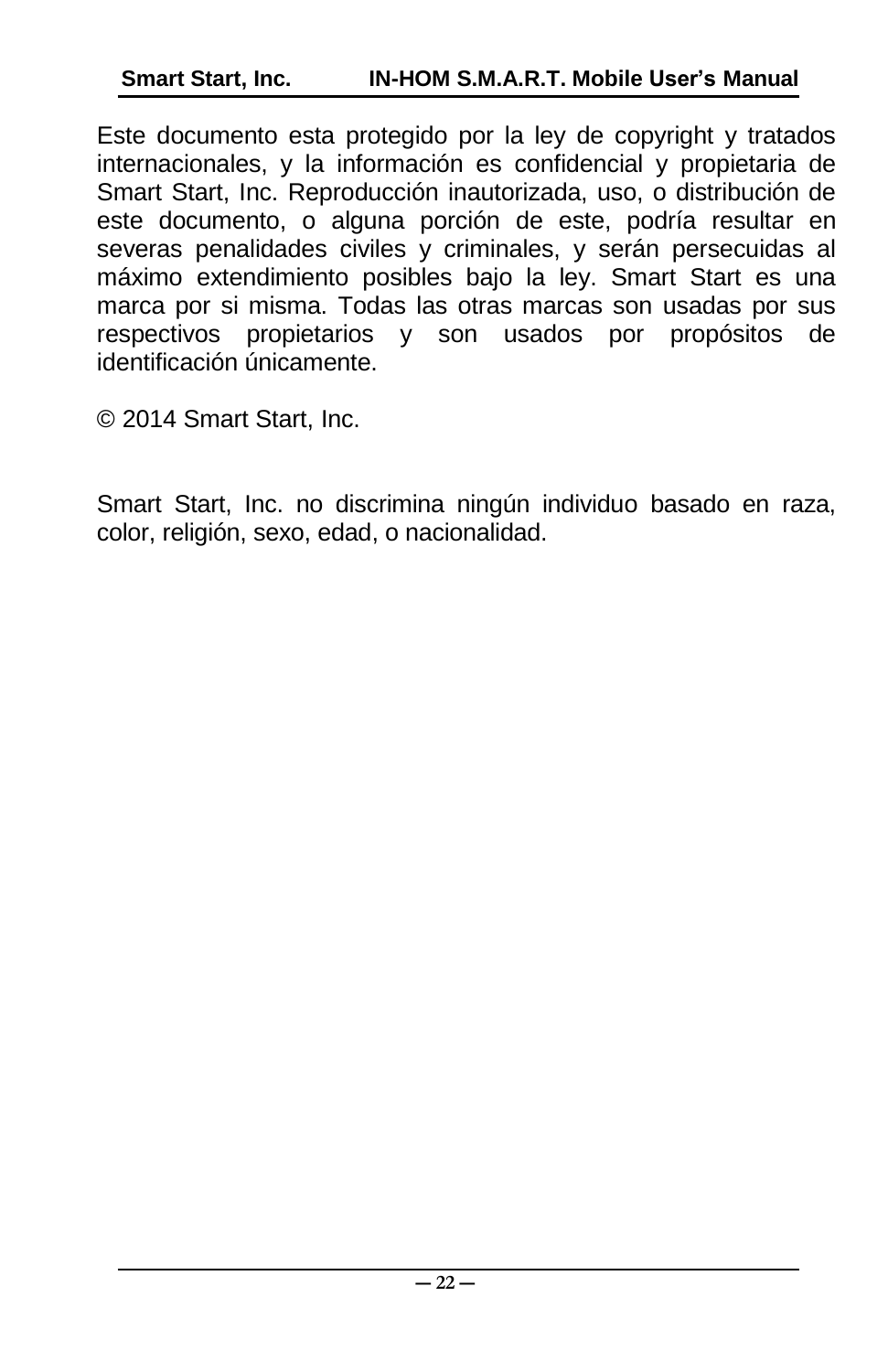# **Contextos**

| Partes Fundamentales de la unidad móvil IN-HOM S.M.A.R.T 27               |  |
|---------------------------------------------------------------------------|--|
|                                                                           |  |
|                                                                           |  |
|                                                                           |  |
|                                                                           |  |
|                                                                           |  |
|                                                                           |  |
|                                                                           |  |
|                                                                           |  |
|                                                                           |  |
|                                                                           |  |
|                                                                           |  |
|                                                                           |  |
|                                                                           |  |
|                                                                           |  |
|                                                                           |  |
|                                                                           |  |
| Localización y Resolución de Problemas 38                                 |  |
|                                                                           |  |
|                                                                           |  |
|                                                                           |  |
| Responsabilidades de Arrendamiento de su unidad Móvil IN-HOM S.M.A.R.T.40 |  |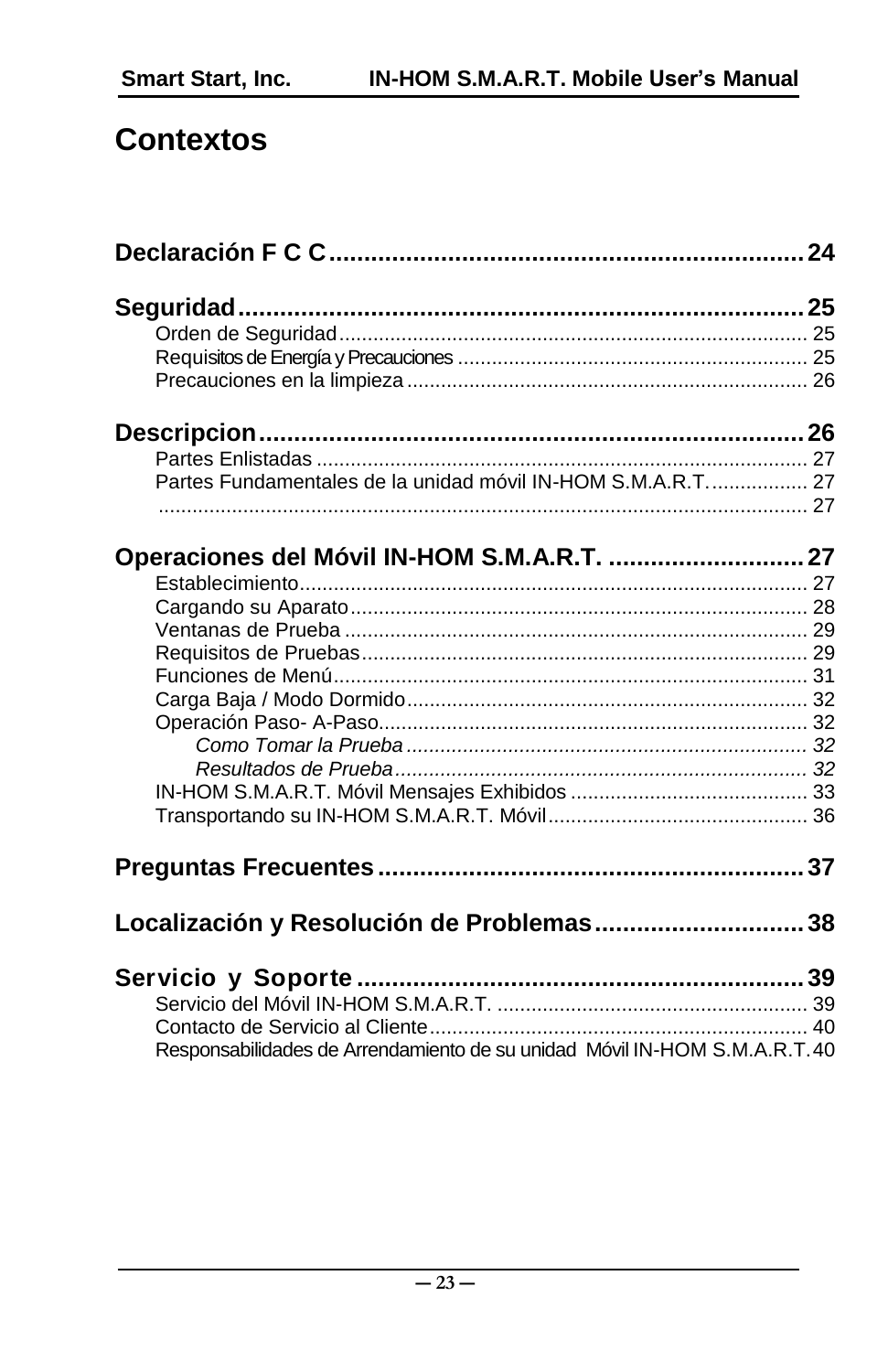### <span id="page-23-0"></span>**Declaración F C C**

Este equipo a sido sometido bajo prueba y cumplió con los limites del aparato digital clase B, computable a la parte 15 de la reglas FCC. Estos límites están designados a proveer protección razonable en contra de interferencias malignas en una instalación residencial. Este equipo genera, usa, y puede radiar energía radio interferente y, si no es instalada y usada de acuerdo a las instrucciones, pueden causar interferencias imperfectas a la comunicación de radio. Si este equipo no causa defectos a la interferencia de radio o televisión, cual podría determinar el encendido y apagado del equipo, el usuario podría intentar corregir la interfencia de una o más de las siguientes medidas:

- Reorientar o localizar aparato.
- Incrementar la separación entre el equipo y receptor.
- Conectar el equipo en un circuito de electricidad diferente del cual esta conectado.
- Consultar al vendedor o al técnico con experiencia de radio/TV para asistencia.

Usted también podría encontrar útil el siguiente folleto, preparado por el FCC: "Como identificar y resolver problemas de interferencia de Radio-TV." Este folleto esta disponible desde la oficina de impresión del Gobierno de los Estados Unidos, Washington D.C. 20402.

Cambios y modificaciones no aprobados expresivamente por el fabricante o registrante del equipo puede invalidar la autoridad para operar el equipo bajo la reglas federales de la comisión comunicativa.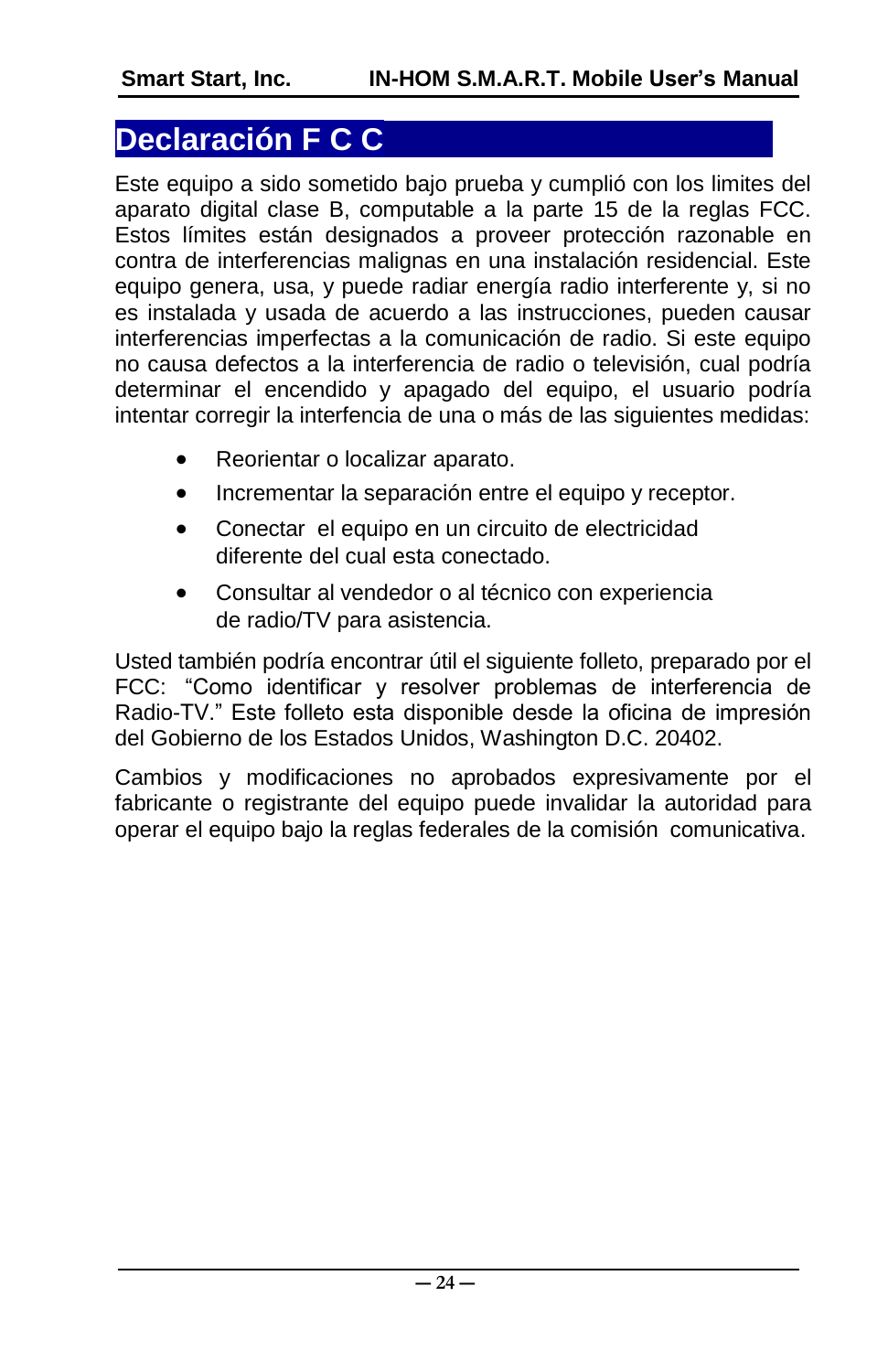#### <span id="page-24-0"></span>**Seguridad**

# <span id="page-24-1"></span>**Orden de Seguridad**

Para proteger en contra de corte eléctrico o de fuego, mantén una conexión segura de todos los componentes al aparato móvil IN-HOM S.M.A.R.T. No cortar ningún cable conectado al aparato ya que este podría ocasionar y resultar en un corte eléctrico. Este aparato únicamente puede ser inspeccionado por técnicos certificados de Smart Start.

No trate de forzar el aparato. En adición, esto resultaría en cambios y notificaciones a las autoridades apropiadas de monitoreo.

# <span id="page-24-2"></span>**Requisitos de Energía y Precauciones**

El aparato móvil IN-HOM S.M.A.R.T. viene con un adaptador 120V AC a 5.25V DC. Usar únicamente el cargador incluido en el paquete. El uso de material no compatible con la unidad podría causar mal funciones como corte eléctrico o de fuego. Figura 1 muestra la foto del cargador.



#### **Figura 1 IN-HOM S.M.A.R.T. Móvil material eléctrico y cable**

Para reducir el riesgo de corte eléctrico, quemaduras, fuego, o heridas a personas:

- 14. No someter el aparato en agua o cualquier otro liquido.
- 15. No dejar o guardar el aparato en lugares donde podría caer o ser jalado y caer en una tina o un fregadero.
- 16. No tratar de alcanzar el aparato si cayó en agua. Desconecte de inmediato.
- 17. Conectar el cable eléctrico hacia el receptadle; no usar extensión o conectar extra cables juntos.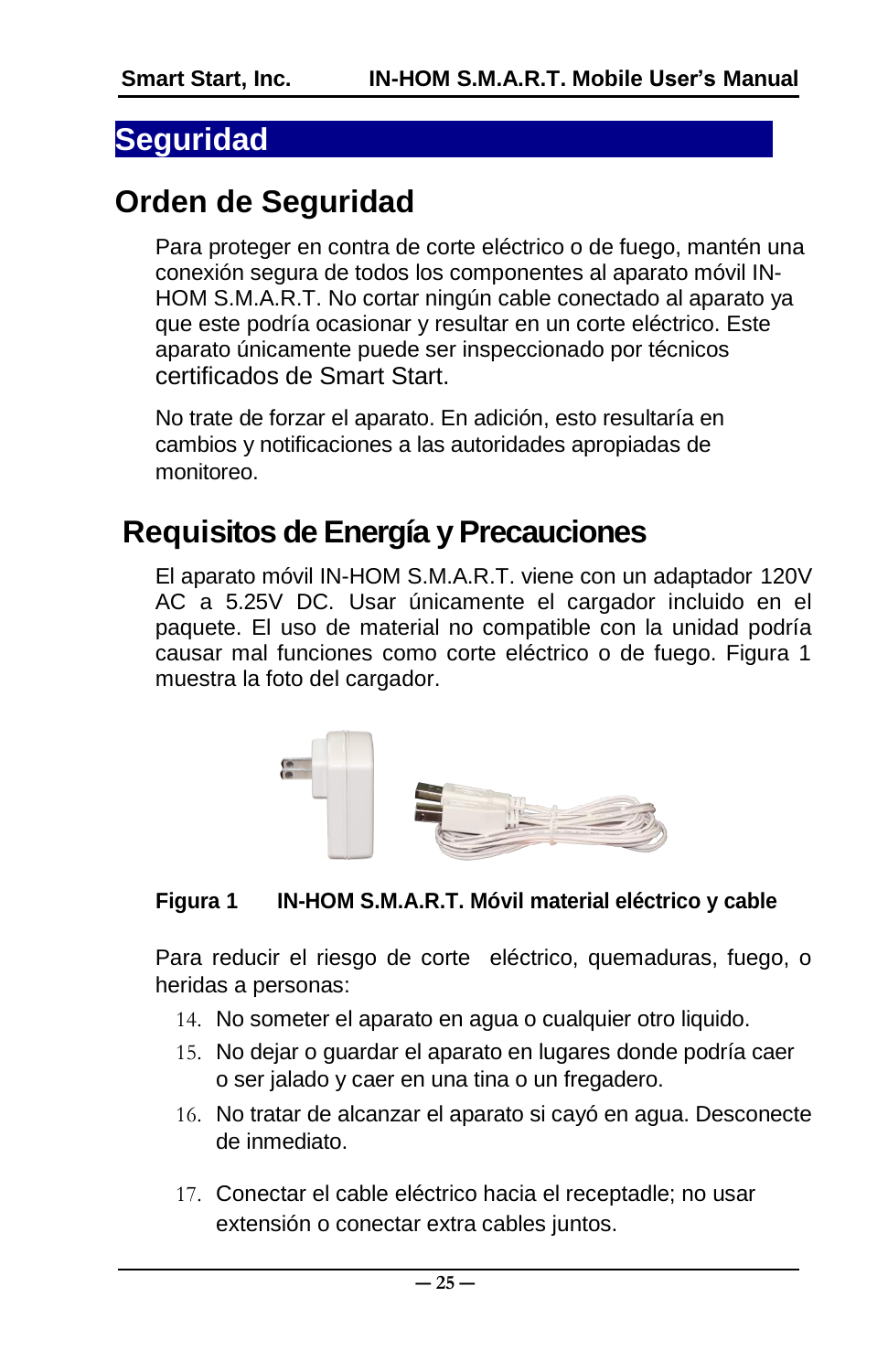- 18. No poner el aparato en el piso, alrededor de temperaturas extremas, donde se expone a lesiones, o donde no se podría ver o escuchar.
- 19. No cubrir el aparato con cobijas u otro tipo de materiales.
- 20. Usar el aparato solo para uso indicado como se describe en el manual.
- 21. Nunca operar el aparato si este:
	- a. Tiene desperfectos en el cable o enchufe.
	- b. No trabaja apropiadamente.
	- c. Ha caído o ha sido descompuesto.
	- d. Ha caído en agua.
- 22. Excepto por la boquilla y cable para cargar, nunca insertar ningún objeto en cualquier abertura del aparato.
- 23. No usarse al aire libre en temperaturas debajo de los 50°F  $/10^{\circ}$ C
- 24. No operar cerca de donde hay productos de aerosol o donde hay oxigeno administrado.
- 25. No dejar el aparato donde pueda ser expuesto directamente a los rayos del sol, o cerca a un calentón o cualquier otro tipo de calentón eléctrico.
- 26. No dejarse al alcance de los niños.

#### **Llame al 1-800-880-3394 para servicios o reparaciones.**

### <span id="page-25-0"></span>**Precauciones en la limpieza**

Usar solamente agua limpia en toalla húmeda para limpiar la superficie de la unidad. Disolventes o químicos limpiadores podrían causar mal perfecto como resultados falsos en las pruebas. **NO** sumergir la unidad en ningún tipo de líquido con propósitos de limpieza.

### <span id="page-25-1"></span>**Descripcion**

La unidad móvil IN-HOM S.M.A.R.T. es un aparato con batería portátil y recargable que mide el contenido de alcohol en el aliento del usuario. También, identifica al usuario al tomar fotografías y capturar la localidad a través del Sistema de Navegación a la hora de tomar la prueba. El aparato requiere al usuario tomar pruebas durante el horario requerido. Se le notificara al usuario cuando las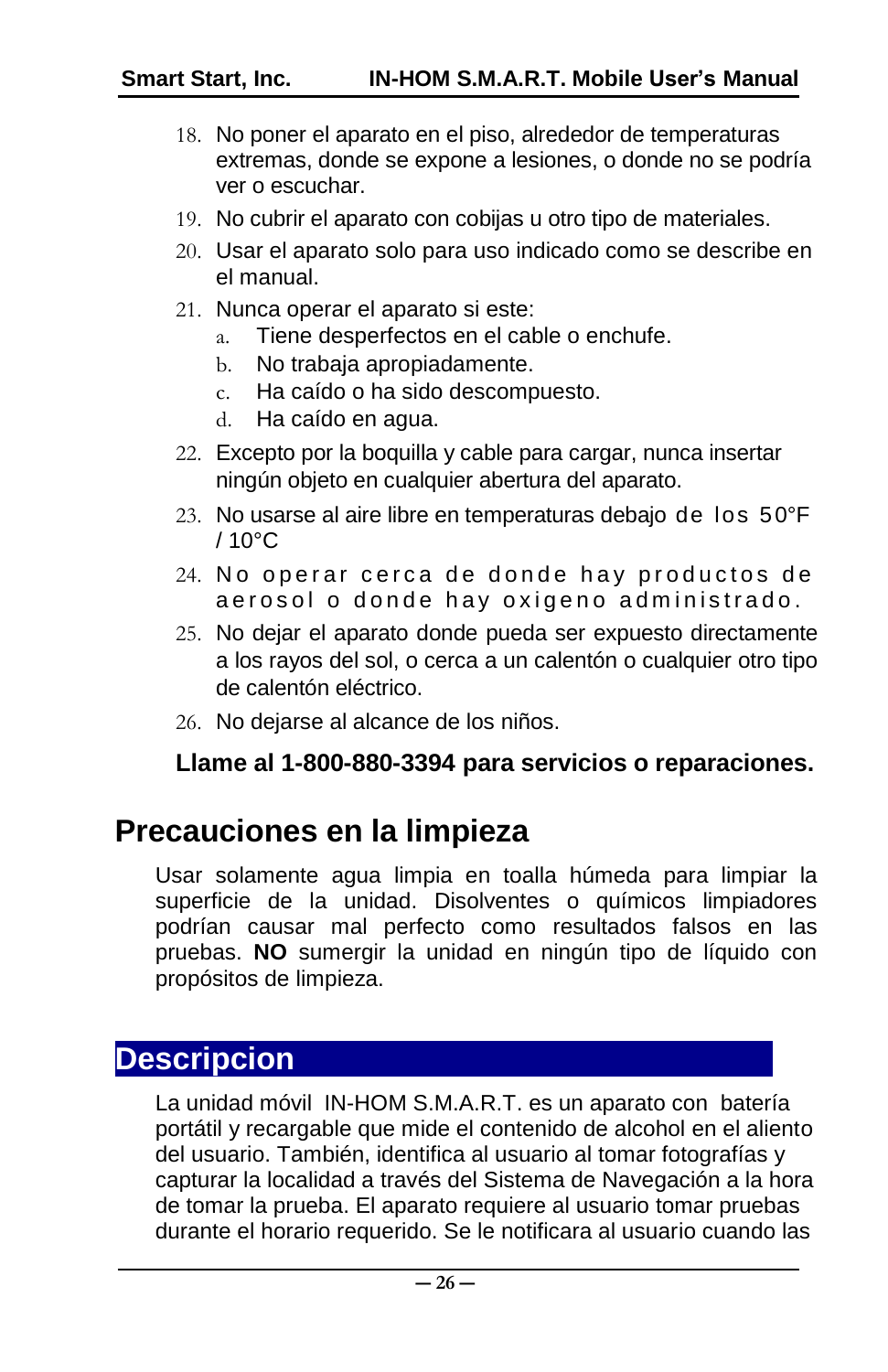<span id="page-26-2"></span>pruebas sean requeridas y después el resultado será mostrado. Una Guía rápida de Referencia es incluida en el estuche para su conveniencia.

# <span id="page-26-0"></span>**Partes Enlistadas**

La unidad móvil IN-HOM S.M.A.R.T. consiste de la siguiente manera:

- El aparato móvil IN-HOM S.M.A.R.T.
- Boquilla (2)
- Fuente de Energía
- Cable Eléctrico
- Estuche
- Manual del Usuario (Ingles / Español)
- Guía rápida de Referencia (Ingles / Español)

#### <span id="page-26-1"></span>**Partes Fundamentales de la unidad móvil IN-HOM S.M.A.R.T.**



# <span id="page-26-3"></span>**Operaciones del Móvil IN-HOM S.M.A.R.T.**

# <span id="page-26-4"></span>**Establecimiento**

Asegurase que el aparato móvil IN-HOM S.M.A.R.T. este en un lugar limpio, liso, y en una superficie segura como en una barra o mesa en una área libre de elementos que contengan alcohol. Ponga el aparato donde usted pueda ver la pantalla y donde pueda escuchar los tonos de alerta. Conecte el cargador al aparato móvil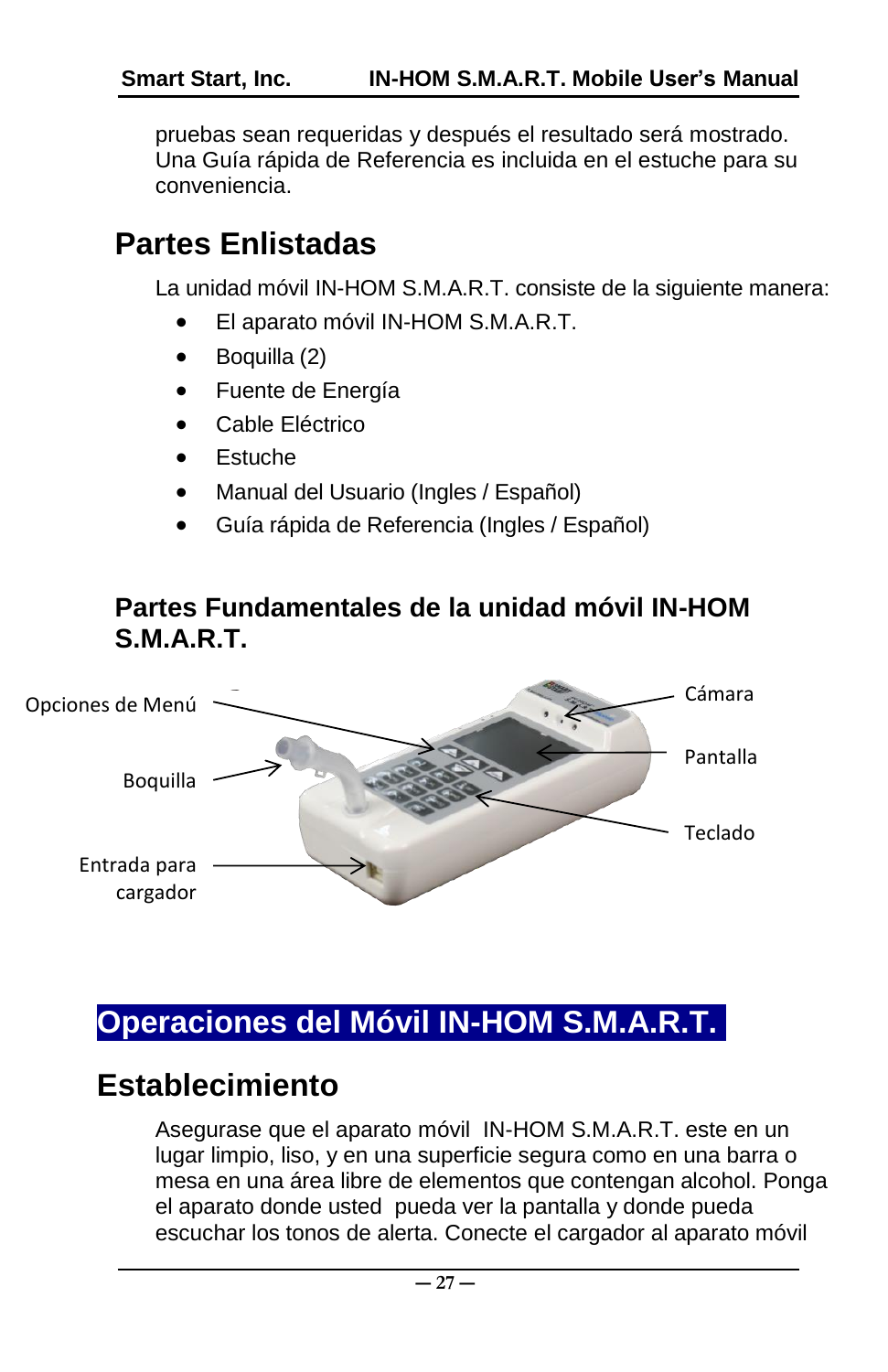IN-HOM S.M.A.R.T. E inserte la boquilla en el mechero encontrado en la parte de arriba del aparato. La boquilla debe ser instalada como se muestra aquí. El aparato no aceptara una prueba si la boquilla no fue instalada correctamente. Usted es responsable por cualquier prueba perdida debido a la incorrecta instalación de la boquilla.

**Figura 2**





Inserte el cargador aqui les los los los boquilla como se muestra

NOTA: Por favor contacte a su centro de servicio Smart Start si necesita comprar más boquillas.

# <span id="page-27-0"></span>**Cargando su Aparato**

Su unidad móvil IN-HOM S.M.A.R.T. esta equipada con una batería que la permite trabajar sin necesidad de ser conectada a un enchufe eléctrico. Smart Start recomienda altamente que mantenga su unidad móvil IN-HOM S.M.A.R.T. conectada a todo momento; excepto cuando esta transportando. Así como con los celulares, si la batería esta completamente descargada, puede que tome un par de minutos para cargar lo suficiente para que pueda iniciar. La batería no cargara con temperaturas por debajo de los 32° F (0° C). Si el aparato fue dejado o abandonado en el carro por la noche en el invierno, el aparato necesitara calentarse antes de que se cargue la batería. Es su responsabilidad mantener el aparato en temperaturas normales 50° F to 100°F (10°C to 38°C). Cualquier prueba perdida debido a la batería descargada será reportado. El nivel de carga de la batería esta indicado por el símbolo de batería en la pantalla (mire la figura 3 abajo). También, es su responsabilidad mantener la batería completamente cargada. Cuando el cargador esta conectado y el aparato esta cargando, usted podrá ver el símbolo de la batería con el indicador de carga (mire la figura 3 abajo).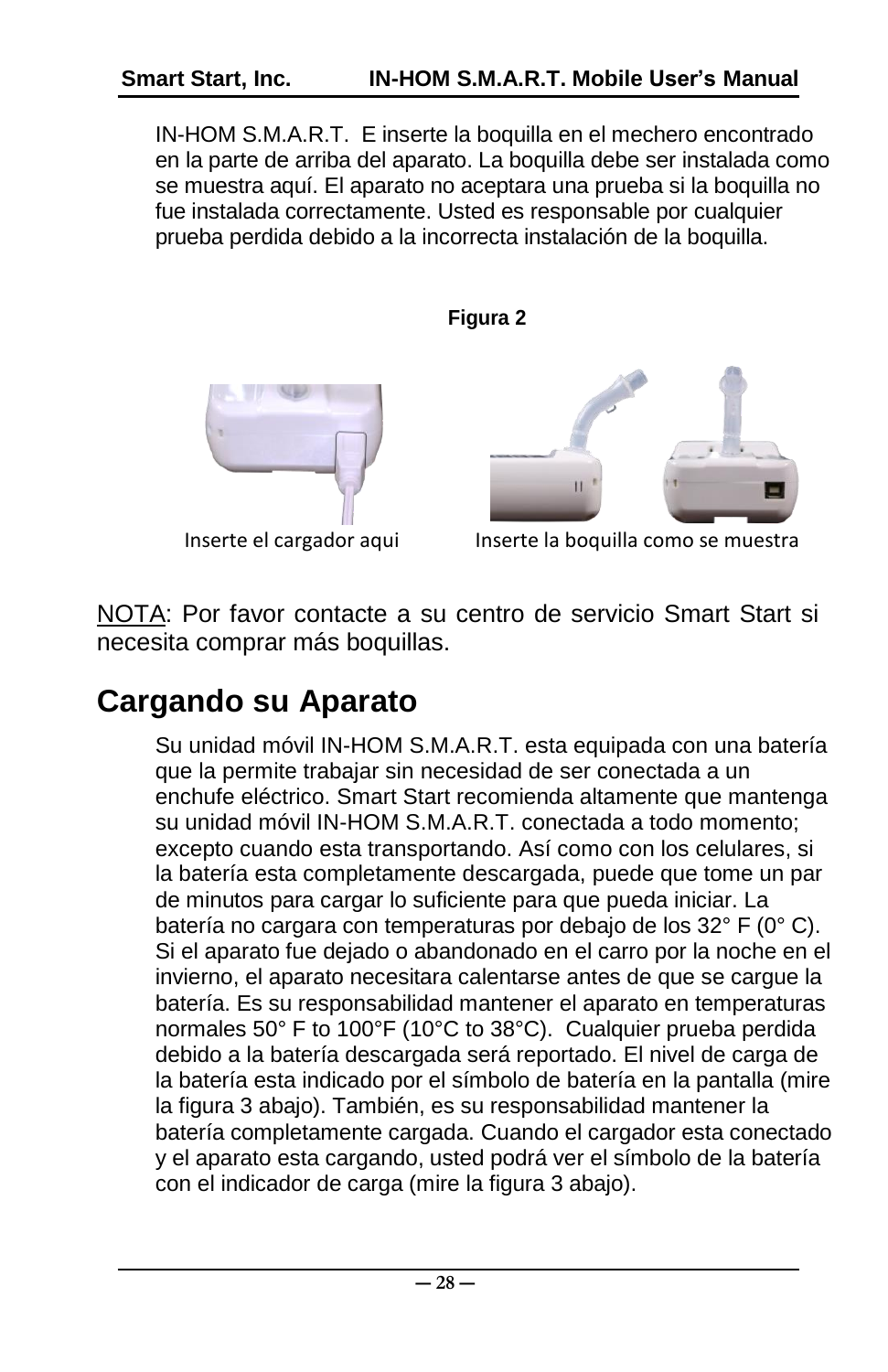#### **Figura 3**



#### <span id="page-28-0"></span>**Ventanas de Prueba**

Una ventana de prueba es el periodo permitido para tomar una prueba requerida. Cuando la unidad móvil IN-HOM S.M.A.R.T. llega a la prueba programada, la unidad hará un tono de alerta y empezara una cuenta regresiva que saldrá en la pantalla con el mensaje "Prueba requerida-Por favor Sople". Deberá proveer la prueba antes que el tiempo acabe. En cuanto el medidor llegue a cero, la unidad alertara más rápido.

Si usted pierde o falla una prueba, será marcada como Prueba Perdida. Perder o Fallar una prueba es una violación, y todas las violaciones son reportadas. Tomar una prueba después de la hora programada no revocara las pruebas ya perdidas.

Si el aparato Móvil IN-HOM S.M.A.R.T. muestra **"Listo"** en la pantalla, una prueba voluntaria es permitida durante ventanas de pruebas no requeridas o agendadas.

Usted podría ser contactado por su autoridad(es) de monitoreo para proveer una prueba fuera de su horario acordado.

### <span id="page-28-1"></span>**Requisitos de Pruebas**

#### **Iluminación**

La unidad móvil IN-HOM S.M.A.R.T. toma fotos de la cara del usuario mientras somete la prueba. Use una lámpara o luz para alzar la iluminación de la cara del usuario. La cantidad de luz debería ser suficiente como para leer una revista. Por favor, asegúrese de que la luz no es demasiado brillante y que incide directamente en la cara.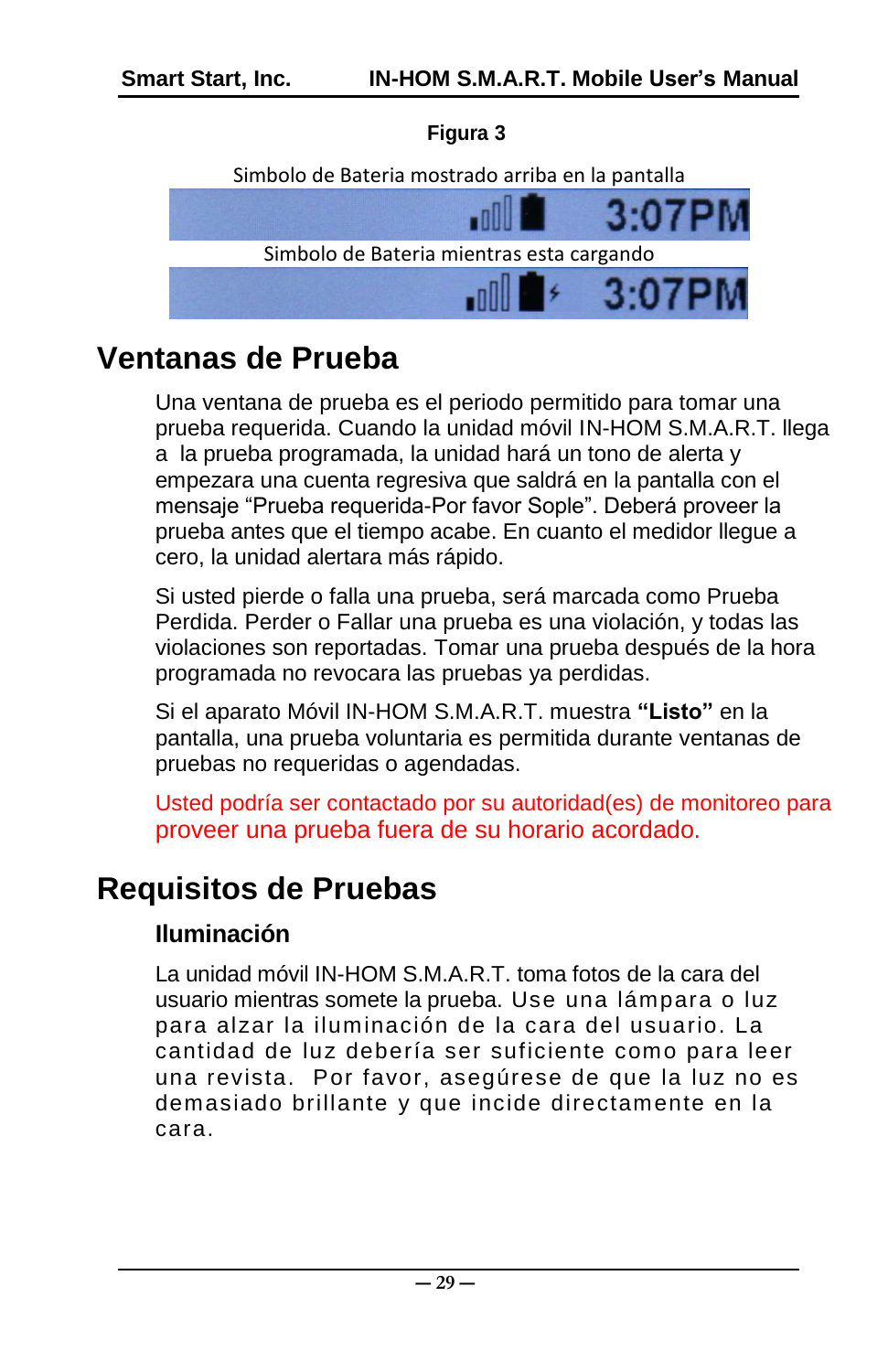#### **Detección De Rostro**

Su unidad móvil IN-HOM S.M.A.R.T. puede detectar la cara del usuario cuando esta sometiendo la prueba. Si la unidad NO detecta una cara humana, la prueba fallara y usted será requerido proveer otra prueba. Si usted no tiene luz adecuada como se describió anteriormente, el aparato fallara la detección de cara. Prenda mas luces para corregir el inconveniente. Elegir a otra persona para proveer la prueba en su aparato por usted es una violación a su Programa.

Usted **DEBE** acomodar su cara como se muestra en la figura 4 con la nariz alineada a la cámara.



**Figura 4**



Cara correcta al Angulo de la cámara

#### **Enjuague Con Agua Antes De Prueba**

Smart Start recomienda beber agua antes de someter cualquier prueba para asegurar una boca limpia. NO usar ningún refrescante bucal antes de someter pruebas ya que estos productos contienen alcohol.

#### **Vestimenta Apropiada**

La unidad Móvil IN-HOM S.M.A.R.T. toma fotos durante las pruebas. Es importante que todas las personas en el cuarto estén vestidas apropiadamente.

#### **Servicio Celular**

La unidad Móvil IN-HOM S.M.A.R.T. usa un radio celular para transferir la información. Cuando la unidad es prendida, usted vera un símbolo de sintonía fuerte a lo largo de la pantalla- en cuanto mas barras aparezcan, mejor su sintonía será.

Es su responsabilidad asegurarse que la unidad Móvil IN-HOM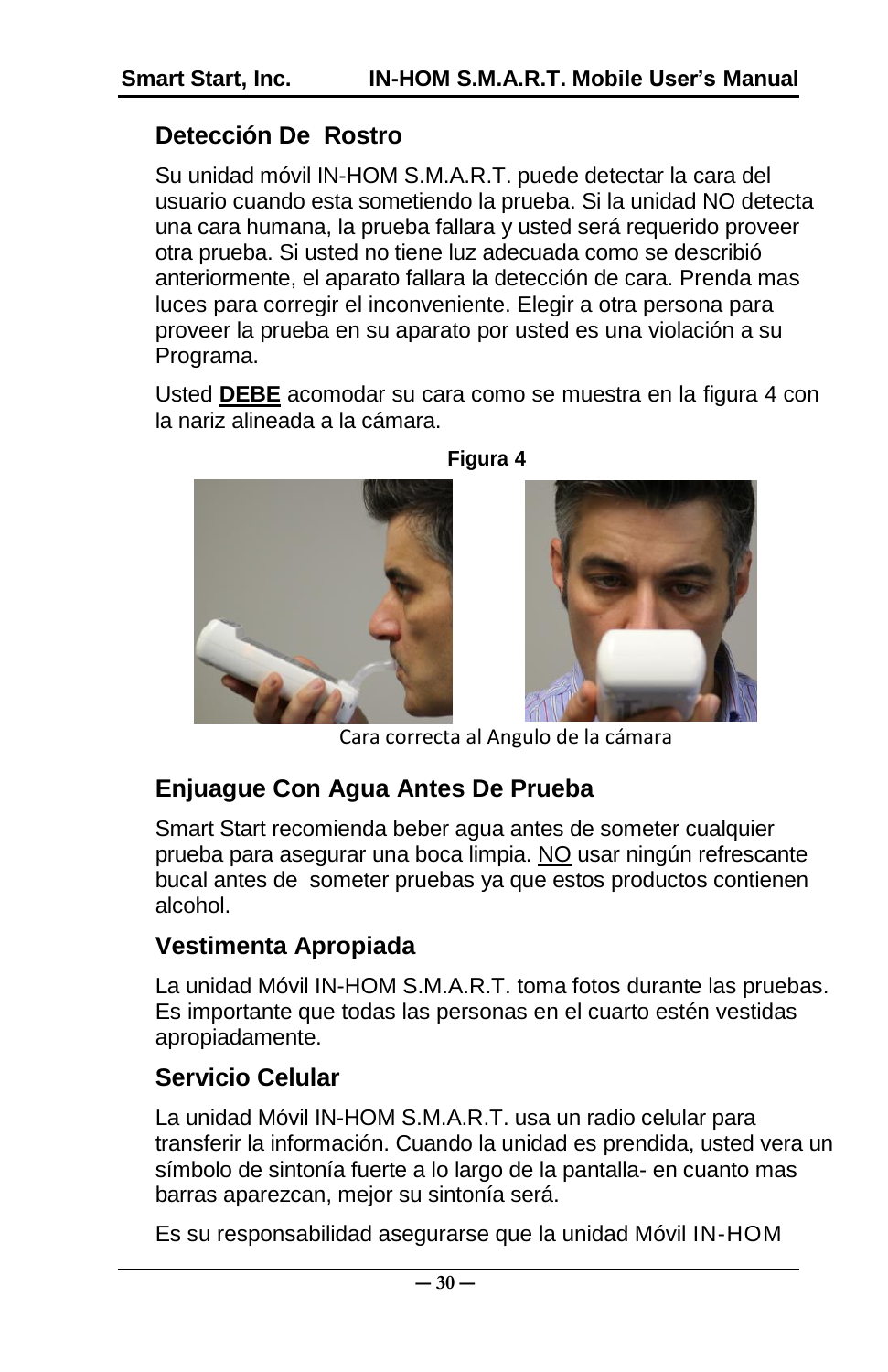S.M.A.R.T. sea puesta en un área donde la sintonía celular sea fuerte y confiable.

#### **NOTA: La unidad Móvil IN-HOM S.M.A.R.T. realizara descargas de información durante el día. Por esta misma razón, es importante dejar la unidad conectada a todo momento al menos que este transportando.**

#### **Operación De Temperatura**

Su unidad Móvil IN-HOM S.M.A.R.T. no le permitirá una prueba si la temperatura de la unidad esta por debajo de los 50° F (10° C). Conectar el cargador activara los calentones internos que pueden acelerar el tiempo requerido para alcanzar la operación de temperatura. Si usted no se le es posible conectar el cargador,

Asegúrese que la unidad se encuentre en un cuarto con temperaturas arriba de los 50° F (10° C) y permítala calentar para operar a temperatura. Una vez la unidad caliente, mostrara la palabra "Listo" o "Prueba Requerida – Por Favor Sople" y espere la prueba. Por favor note que cualquier prueba perdida debido a la unidad fría será reportados como violaciones.

### <span id="page-30-0"></span>**Funciones de Menú**

Su unidad Móvil IN-HOM S.M.A.R.T. esta equipada con una funcionalidad básica de menú. Para accesar a estos artículos, desde su pantalla principal, presione la opción "SELECCIONAR" en la parte de arriba izquierda del teclado (mira figura 5). Use las teclas "Arriba" y "Abajo" para mover de arriba a abajo dentro de la estructura del menú. Usar la tecla "Seleccionar" para seleccionar artículos y use la tecla "Salir" para cerrar pantallas en particular.

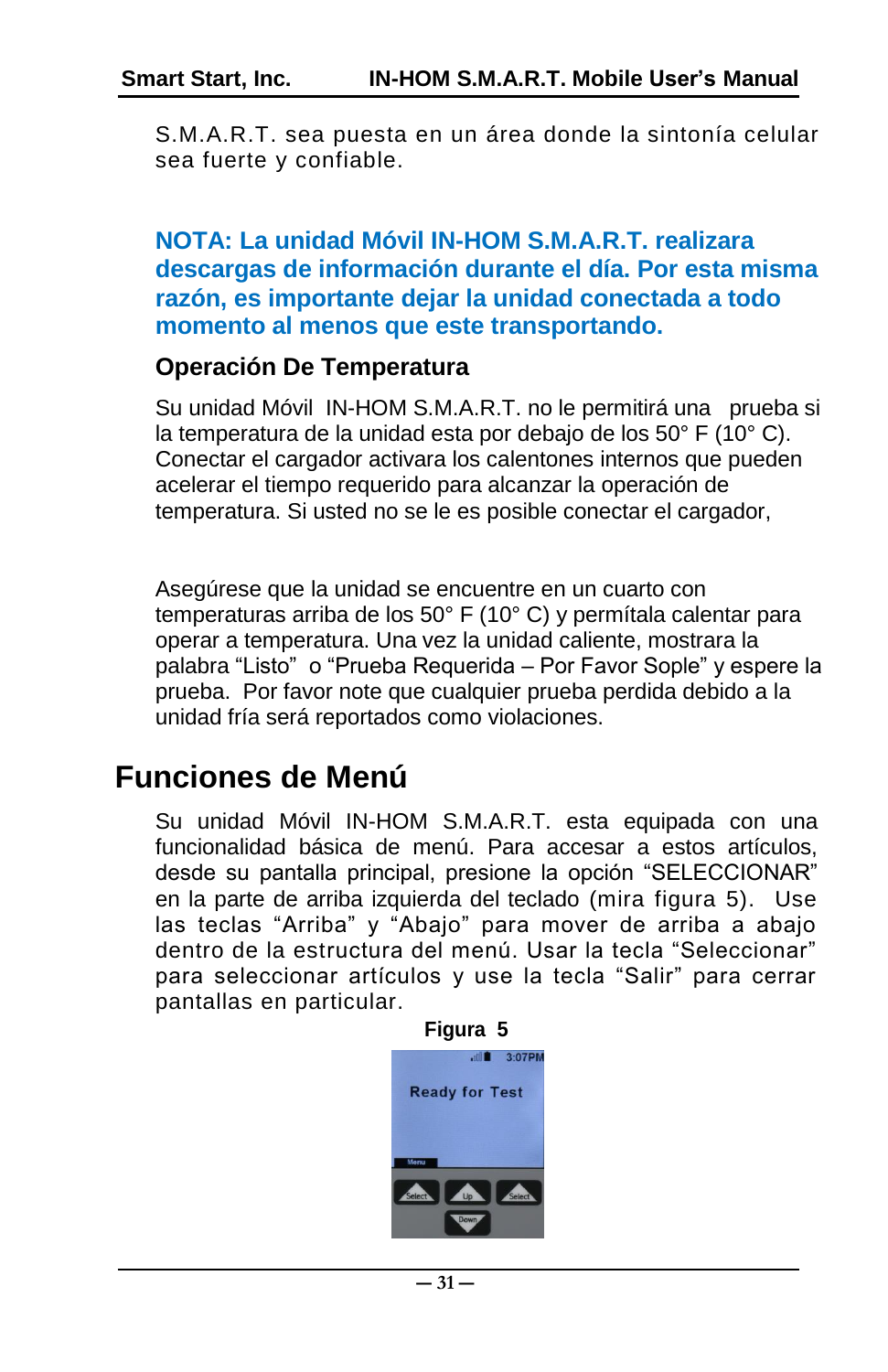NOTA: Usted no será permitido tomar una prueba mientras accesa a cualquier opción del menú y el acceso del menú esta desactivado durante una ventana de prueba activa.

# <span id="page-31-0"></span>**Carga Baja / Modo Dormido**

Si su unidad Móvil IN-HOM S.M.A.R.T. esta desconectada, se activara el mensaje de Carga baja/ Modo Dormido. Cuando esta activado este mensaje, la luz LED, el alertador, y la pantalla se apagaran. Usted puede reactivarla presionando las teclas "\*", "0" o "#"en la pantalla. La unidad Móvil IN-HOM S.M.A.R.T. automáticamente se activara cuando una ventana de prueba se Habrá y mantenga el conteo regresivo del cronometro. La pantalla se encenderá cuando el aparato sea reactivado.

### <span id="page-31-1"></span>**Operación Paso- A-Paso**

<span id="page-31-2"></span>*Como Tomar la Prueba*

Conecte su unidad Móvil IN-HOM S.M.A.R.T. y presione la tecla "**\***", "**0**" o "**#**" para activar e inicializar la unidad. Una vez activada, aparecerá **"Listo"** en la pantalla. Si el aparato esta en una ventana de prueba abierta, la pantalla mostrara **"Prueba Requerida-Por Favor Sople".** En ese momento, beba agua para asegurar una boca limpia.

Respire profundo y sople constantemente en la boquilla hasta que la unidad termine de alertar y escuche un tono. Usted no tiene que soplar fuerte- solo en un ritmo constante. Durante la prueba, la pantalla mostrara la palabra **"Prueba-Siga Soplando"**. El total de soplido será de aproximadamente 4 segundos.

#### <span id="page-31-3"></span>*Resultados de Prueba*

Después de la prueba, la pantalla mostrara **"Analizando-Por Favor Espere".** Esto significa que la unidad esta procesando la muestra de aliento y el resultado será mostrado en la pantalla. Para una prueba completa, existen cinco (5) resultados posibles:

- 1) "**Paso**" Significa que la prueba esta completa y que el contenido de alcohol de la prueba paso.
- 2) "**Advertencia**" Significa que la prueba esta completa y que el aparato detecto un poco de nivel de alcohol-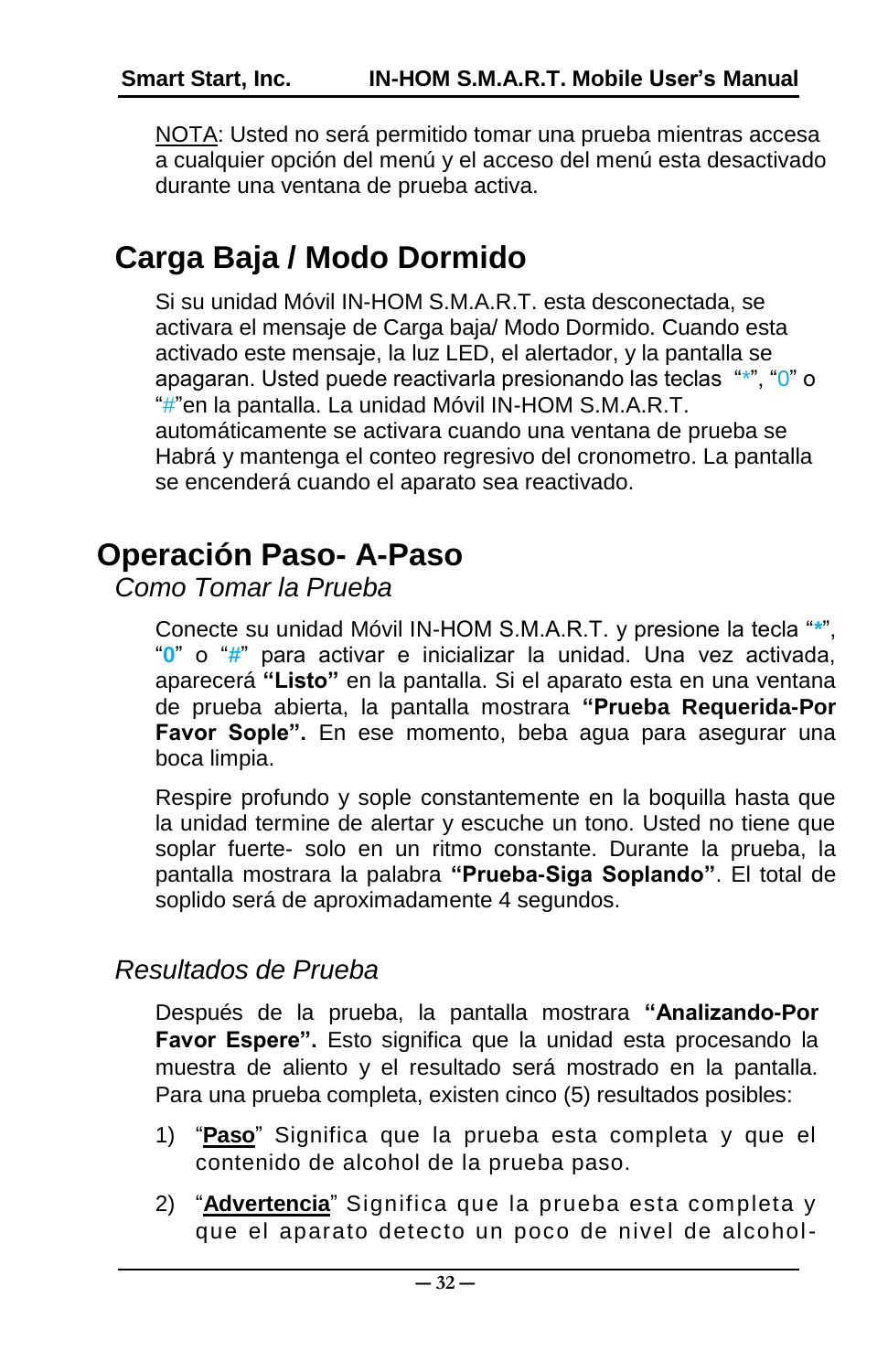pero, no lo suficiente para causar un fracaso. No se le pedirá proveer una prueba adicional. Si usted es asignado al programa de cero-tolerancia, esta prueba será reportada.

- 3) **"FALLO"** significa que la prueba esta completa y que el contenido de alcohol es considerado una prueba fallida. Usted será requerido tomar una prueba adicional para proveer una prueba limpia. Mire el resumen de mensaje mostrado en la pantalla.
- 4) **VIOLACIÓN**: Este significa que la prueba esta completa y que el contenido de alcohol es considerado una violación. Usted será requerido someter una prueba adicional hasta que logre una prueba limpia. Espere a que la unidad muestre "Listo" o "Prueba requerida-Por Favor Sople" y vuelva a soplar otra vez.
- 5) **Cara no Detectada – Por Favor Reintente:** Esto significa que el aparato NO detecto una cara humana mientras la prueba fue sometida. Asegúrese que el cuarto tenga buena iluminación y que no cubra la cámara. En una ventana de prueba active, usted será requerido proveer otra prueba. Por Favor mire la figura 4 para una posición facial apropiada para la prueba.

# <span id="page-32-0"></span>**IN-HOM S.M.A.R.T. Móvil Mensajes Exhibidos**

- 1. **Cargando – Por Favor Espere**: La batería necesita ser cargada.
- 2. **Iniciando**: La unidad esta iniciando.
- 3. **Listo – Próxima Prueba: (mes/día hora: min)**: La unidad esta lista para aceptar una prueba de aliento y la próxima prueba esta mostrada.
- 4. **Prueba Requerida – Por Favor Sople**: Una ventana de prueba esta activa y es requerido proveer una prueba libre de alcohol antes que el conteo regresivo llegue a cero.
- 5. **Prueba-Siga Soplando:** Prueba en progreso.
- 6. **Analizando – Por Favor Espere**: La unidad esta procesando la muestra de alcohol.
- 7. **Paso**: La prueba esta completa y el contenido de alcohol en la muestra es considerado libre de alcohol.
- 8. "**Advertencia**" Significa que la prueba esta completa y que el aparato detecto un poco de nivel de alcoholpero, no lo suficiente para causar un fracaso. No se le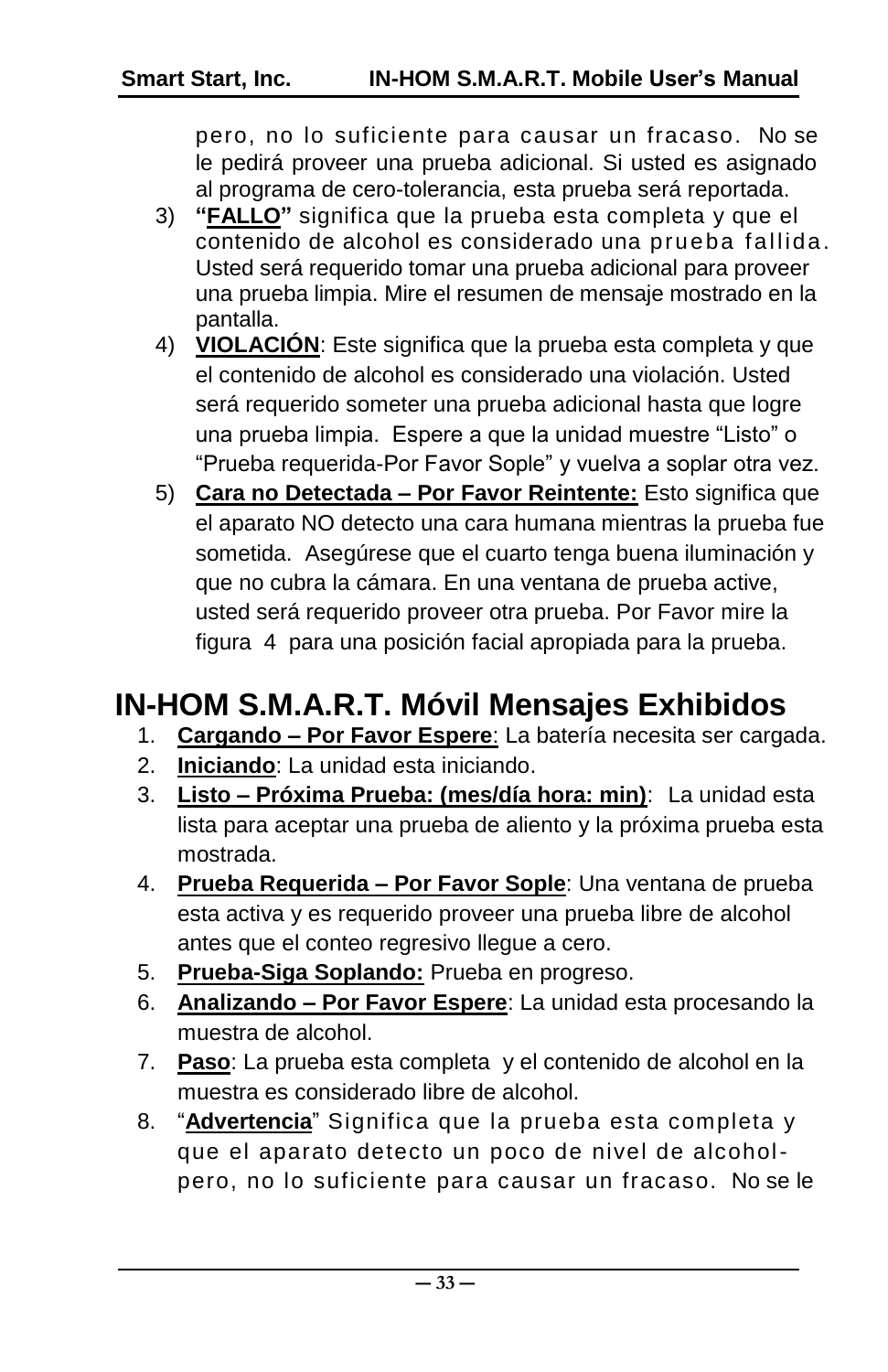pedirá proveer una prueba adicional. Si usted es asignado al programa de cero-tolerancia, esta prueba será reportada.

- 9. **FALLO**: Este significa que la prueba esta completa y que el contenido de alcohol de la muestra es considerado una prueba fallida. Usted será requerido tomar una prueba adicional para proveer una prueba libre de alcohol. Espere a que la unidad muestre "Listo" o "Prueba requerida-Por Favor Sople" y vuelva a soplar otra vez.
- 10. **VIOLACIÓN**: Este significa que la prueba esta completa y que el contenido de alcohol es considerado una violación. Usted será requerido someter una prueba adicional hasta que logre una prueba limpia. Espere a que la unidad muestre "Listo" o "Prueba requerida-Por Favor Sople" y vuelva a soplar otra vez.
- **11. PRUEBA PERDIDA**: Esto significa que el usuario no sometió una prueba limpia durante la ventana de prueba asignada.
- **12. Cara no Detectada – Por Favor Reintente:** Esto significa que el aparato NO detecto una cara humana mientras la prueba fue sometida. Asegúrese que el cuarto tenga buena iluminación y que no cubra la cámara. En una ventana de prueba activa, usted será requerido proveer otra prueba. Por Favor mire la figura 4 para una posición facial apropiada para la prueba.
- 13. **Descarga de Información:** Este indica que el aparato esta conectado inalámbricamente y descarga resultados de pruebas y fotografías. Proveer pruebas durante este tiempo no es permitido. NO DESCONECTE el aparato en este momento. La Unidad continuara descargando información hasta que toda la información haya sido transferida.
- 14. **Batería Baja – Conecte Cargador**: Este significa que la batería esta casi muerta. Por favor conecte el cargador a la batería. Pruebas saltadas debido a batería muerta son violaciones que serán reportadas.
- 15. **Servicio de Clausura en ## has**: Un recordatorio, su cita se acerca.
- 16. **Servicio de Clausura en ## has**: Un recordatorio que se aproxima su clausura de servicio en ## numero horas. NO IGNORE SU AVISO DE SERVICIO en periodo de gracia.
- 17. **Violación de Clausura en ## has**: Un recordatorio del número de horas restantes antes que la unidad sea clausurada debido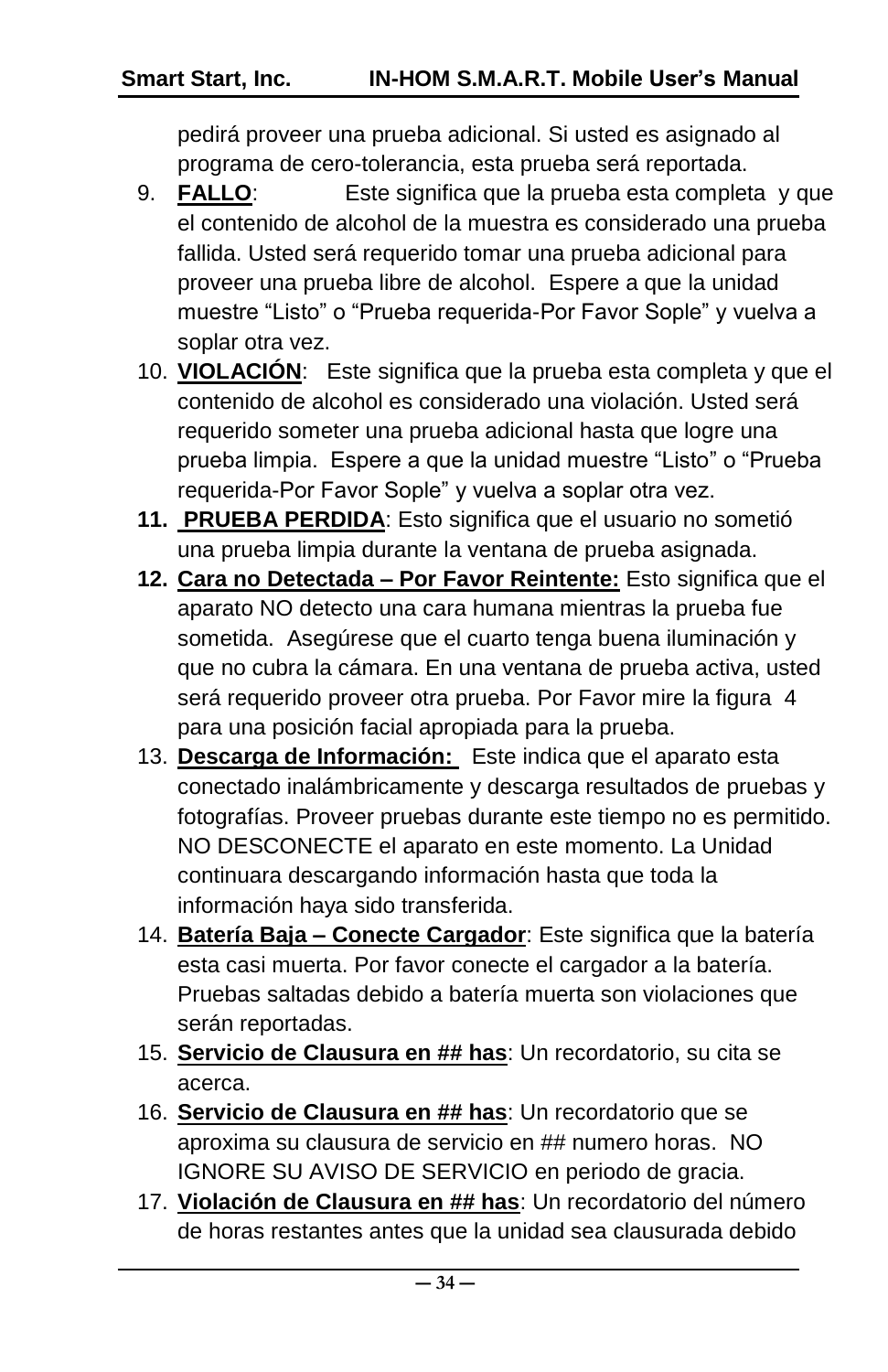violaciones. NO IGNORE LA ADVERTENCIA DE VIOLACIÓN en periodo de gracia.

- 18. **Clausura de Servicio:** El aparato esta clausurado debido a su cita de servicio u otros defectos con el aparato. Usted no puede proveer una prueba y es requerido llamar a Smart Start at 800- 880-3394 para instrucciones explicitas en el servicio de la unidad.
- 19. **Clausura de Violación**: El aparato esta clausurado debido al exceso de violaciones. Usted no podrá proveer una prueba y es requerido llamar a Smart Start at 800-880-3394 para instrucciones explicitas en el servicio de la unidad
- 20. **Error # Clausura en ## horas:** Un mensaje indicando que su aparato tiene un error. El aparato tendrá una clausura de servicio en ## de horas. Por favor llame a Smart Start at 800-880-3394 para agenda una cita de servicio.
- 21. **Prueba Incompleta – Sople más Fuerte**: Este significa que usted no soplo el suficiente tiempo para terminar la prueba. Un reintento será requerido. Espere a que la unidad muestre "Listo" o "Prueba requerida- Por Favor Sople" y vuelva a intentar. Esta vez sople por más tiempo consecutivo y un poco más fuerte.
- 22. **Prueba Incompleta-Sople más Suave**: Este significa que soplo muy fuerte. Un reintento será requerido. Espere a que la unidad muestre "Listo" o "Prueba requerida- Por Favor Sople" y vuelva a intentar. Esta vez sople por más tiempo consecutivo y un poco más suave.
- 23. **Prueba Incompleta-No Inhale**: La unidad detecto al usuario inhalando durante la prueba. Un reintento será requerido. . Espere a que la unidad muestre "Listo" o "Prueba requerida- Por Favor Sople" y vuelva a intentar. Esta vez sople no inhale
- 24. **Error de Prueba-Por Favor Reintente**: Su unidad no complete la prueba exitosamente. Un reintento será requerido. . Espere a que la unidad muestre "Listo" o "Prueba requerida- Por Favor Sople" y vuelva a intentar.
- 25. **Muy Frio-Conecte Cargador**: Su unidad esta fría para una operación normal y no le permitirá proveer una prueba. Conectar el cargador activara los calentadores internos que aceleraran el tiempo requerido para alcanzar la operación de temperatura. Por favor asegúrese que este usando el aparato en temperaturas normales y lo permita calendar. Una vez ya caliente, la unidad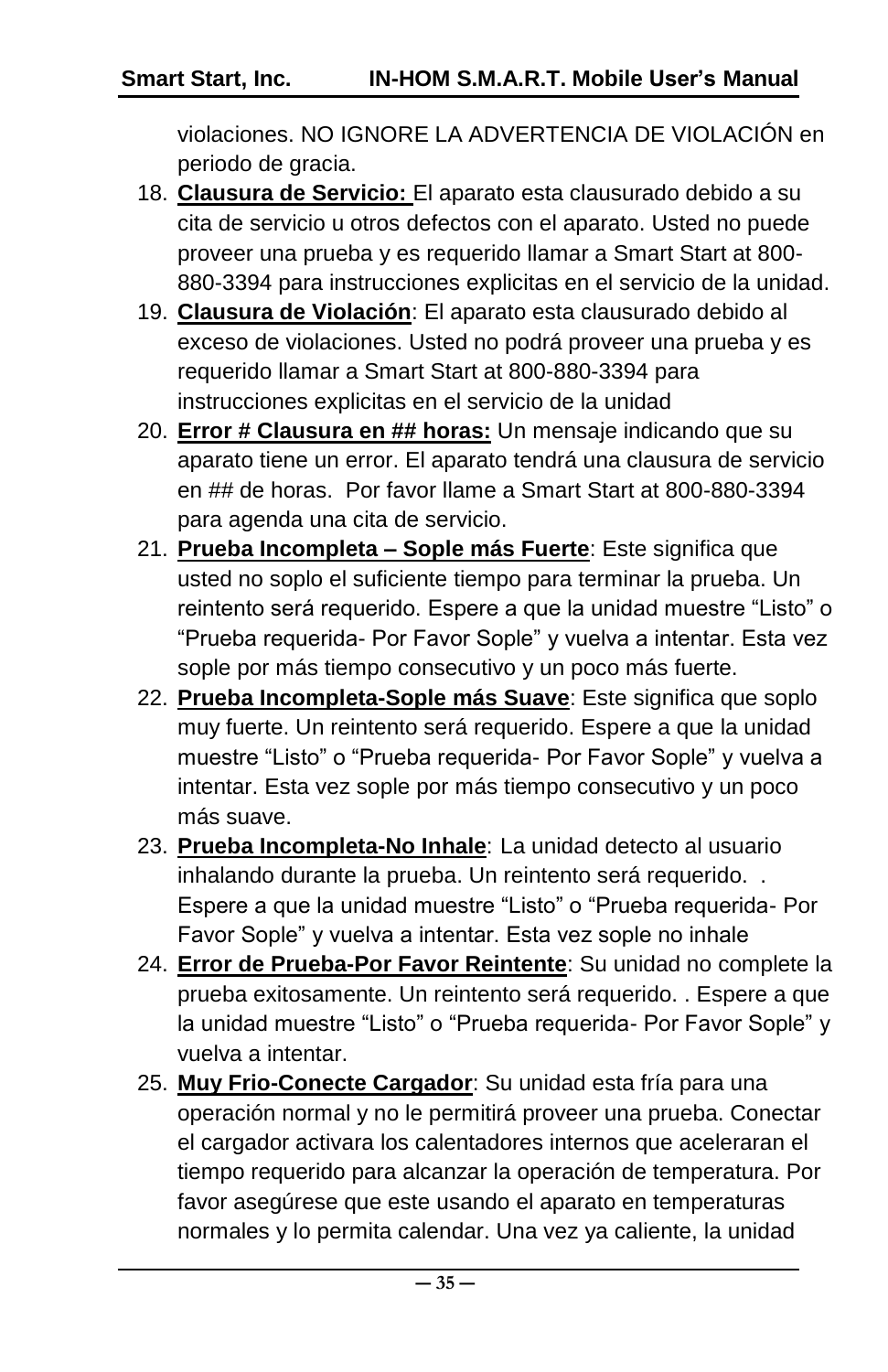mostrara "Listo" o "Prueba Requerida-Por Favor Sople" y vuelva a intentar. Por favor note que cualquier pruebas saltadas debido a lo frio de la unidad será reportada como violaciones.

- 26. **Muy Caliente:** Su unidad esta muy caliente para operaciones normales y no le permitirá proveer una prueba. Permita a la unidad enfriarse para llegar a temperaturas normales. Una vez ya frio, la unidad mostrara "Listo" o "Prueba Requerida-Por Favor Sople" y vuelva a intentar. Por favor note que cualquier prueba saltada debido a lo caliente de la unidad será reportada como violaciones.
- 27. **Re-Intento en x:xx:xx**: Después de un fallo o violación en una ventana de prueba, la unidad Móvil IN-HOM S.M.A.R.T. preventira temporalmente una prueba con un conteo regresivo. Una ves el conteo regresivo llegue a cero (0), el aparato regresara a "Prueba Requerida-Por Favor Sople".
- 28. **Por Favor Espere ## seg**: Después de un fallo o violación fuera de una ventana de prueba, la unidad Móvil IN-HOM S.M.A.R.T. preventira temporalmente una prueba con un conteo regresivo. Una ves el conteo regresivo llegue a cero (0), el aparato regresara a "Prueba Requerida-Por Favor Sople", entonces podrá proveer una prueba.
- 29. **Error de Prueba- Detecto de Alteración**: Este significa que el aparato no detecto una muestra de aliento humano. Espere a que la unidad muestre "Listo" o "Prueba Requerida-Por Favor Sople", entonces podrá proveer una prueba. El aparato Móvil IN-HOM S.M.A.R.T. detectara el uso de una muestra de aliento si no es de humano y requerirá una prueba mas. Alteración es también una violación al programa.

# <span id="page-35-0"></span> **Transportando su IN-HOM S.M.A.R.T. Móvil**

Cuando transporta la unidad Móvil IN-HOM S.M.A.R.T, Start recomienda altamente recomienda usar el estuche que fue otorgado.

El estuche fue designado para proteger el aparato Móvil IN-HOM S.M.A.R.T. Cualquier perjuicio a la unidad es la responsabilidad del usuario.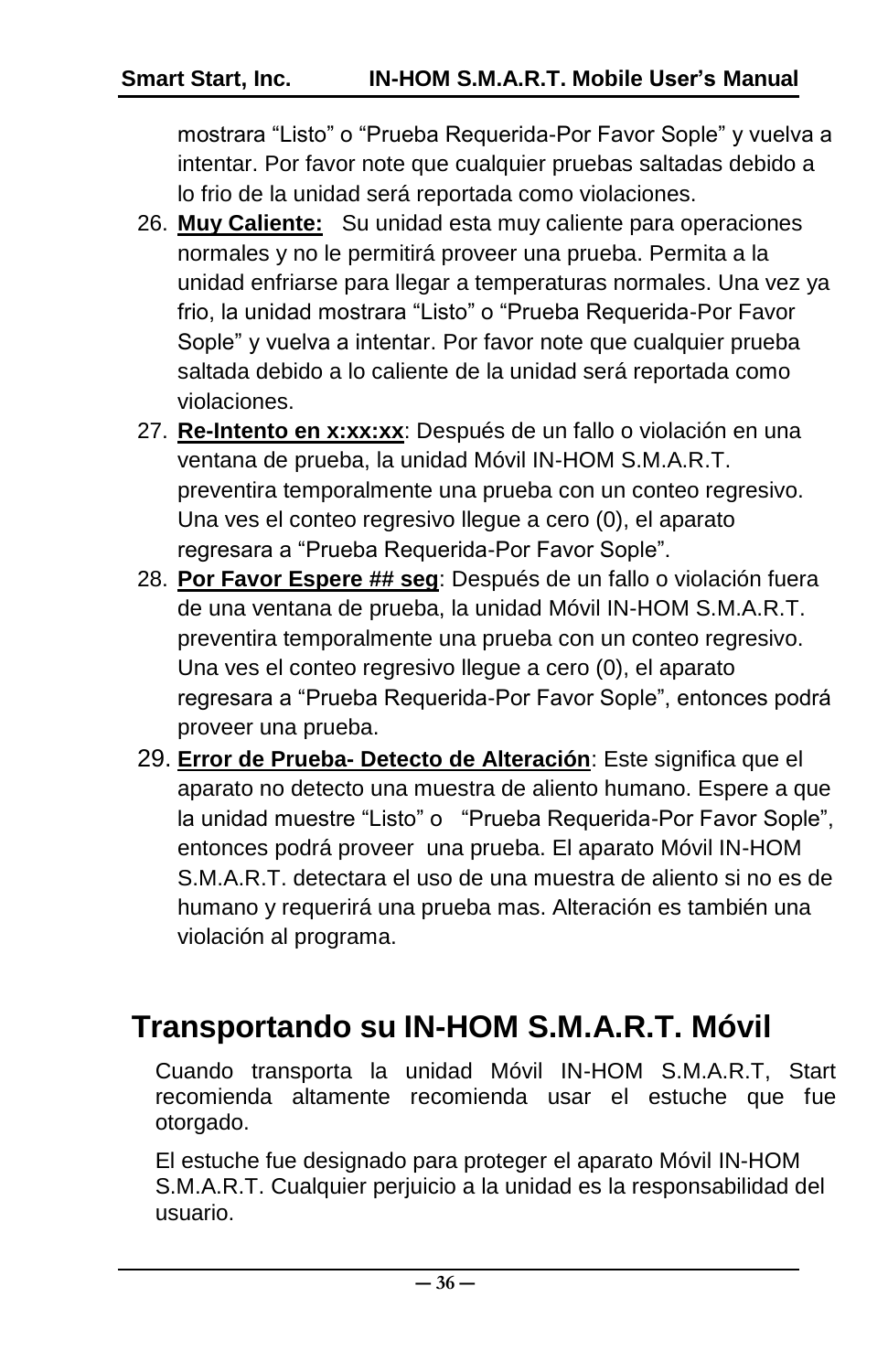### <span id="page-36-0"></span>**Preguntas Frecuentes**

#### Q: Que es una ventana de Prueba?

A: ES el periodo de tiempo en el cual usted debe proveer una prueba. La pantalla en la unidad Móvil IN-HOM S.M.A.R.T. mostrara "Prueba Requerida-Por Favor Sople", junto con un conteo regresivo mostrándole cuanto tiempo le resta para proveer la prueba.

#### Q: Que son violaciones?

A: Violaciones son cualquier resultado de prueba por encima del nivel de violación. Muchos estados y autoridades de monitoreo usan un 0.020 nivel de violación. Esto puede varear de estado-a-estado.

Q: Que es una alteración?

A: Alteración es cualquier cosa realizada para mentir al aparato o para tratar de alterar los resultados.

Q: La alteración será reportada como violación?

A: Si, muchos estados y autoridades de monitoreo consideran la alteración como una violación que debe ser reportada.

Q: Cuando el aparato Móvil IN-HOM S.M.A.R.T. toma fotografías? A: La unidad Móvil IN-HOM S.M.A.R.T. toma fotos durante el ciclo de la prueba mientras usted somete la muestra de aliento. NO tomara fotos al azar.

Q: Como puedo cambiar mi ventana de prueba a un mejor tiempo debido a mi horario de trabajo?

A: Su autoridad de monitoreo debe proveer una aprobación en escrito a Smart Start para poder cambiar sus ventanas de prueba.

Q: Como se si mi aparato esta cargando?

A: Conecte el cargador y el cable al aparato. Una vez el aparato tenga suficiente carga para iniciar y encender, usted podrá ver el símbolo de bacteria en la parte de arriba. Habrá un símbolo de rayo de iluminación a la derecha del símbolo de batería cuando el aparato se este cargando.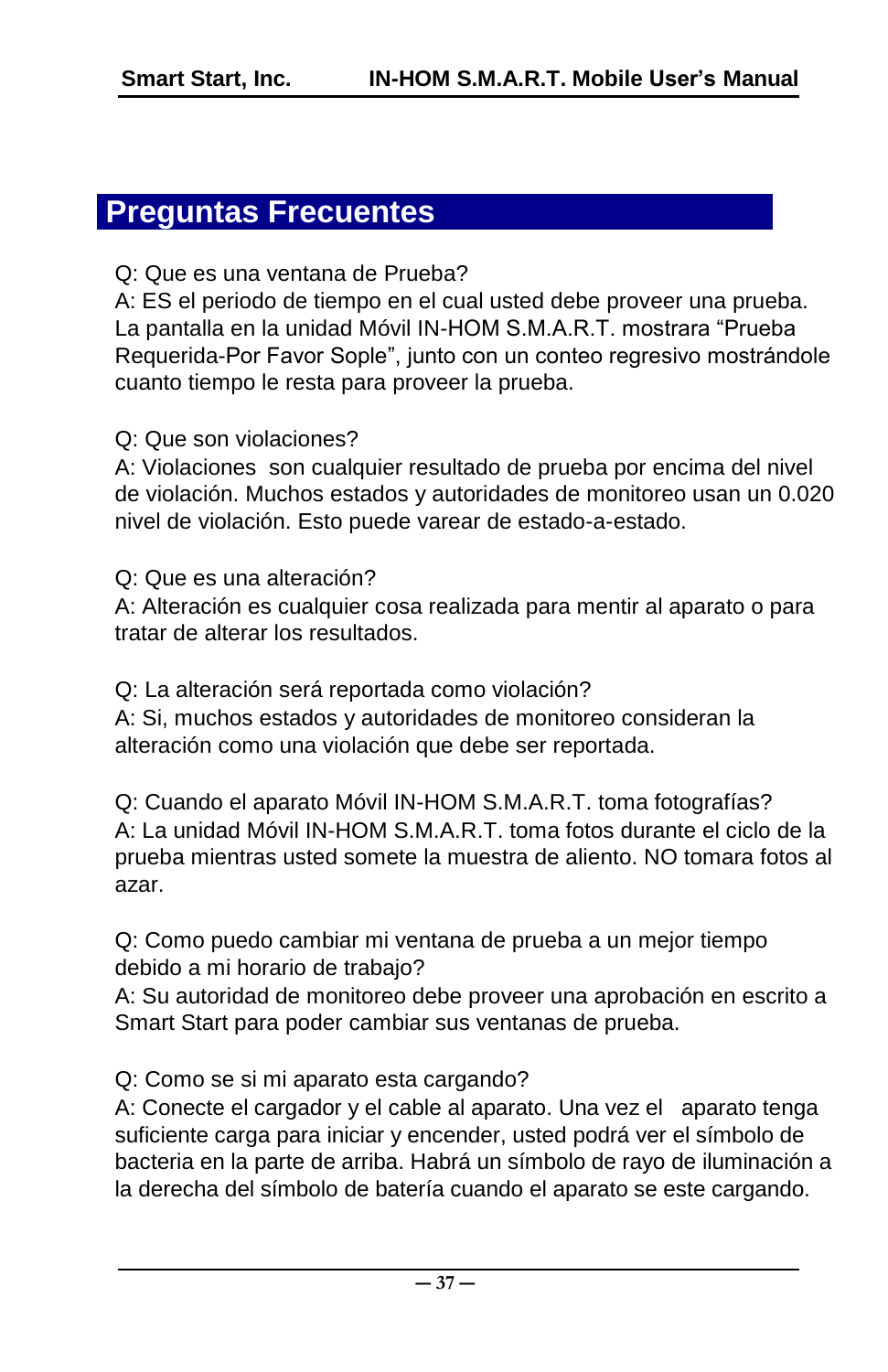Q: Como puedo verificar si mi prueba fue grabada.

A: Seleccione el MENÚ (izq. "Seleccionar" tecla) y use las teclas de en medio arriba/abajo para desplazar a "Historial de Prueba". Presione "Seleccionar" de la tecla izquierda para abrir el historial de prueba. Usted podrá encontrar las últimas 30 pruebas. Presione la tecla derecha de "Seleccionar" para salir.

Q: Como puedo obtener la mejor sintonía celular en mi casa? A: Asegúrate que el aparato esta cargado lo suficiente. Usa la información celular del MENÚ para checar la firmeza de la sintonía entonces, mueva el aparato alrededor de la casa para encontrar una mejor sintonía y firmeza.

# <span id="page-37-0"></span>**Localización y Resolución de Problemas**

#### **La Unidad no prende:**

- Conecte el cargador a un enchufe eléctrico y conecte el cable del cargador en la parte de enfrente del aparato.
- Si la batería esta completamente muerta, podría tomar algunos minutos para cargar lo suficiente para iniciar el aparato (parecido a un celular)

Si el aparato fue dejado en el vehículo toda la noche durante el invierno, el aparato podría estar muy frio para cargar. Permita al aparato calendar arriba de los 32° F / 0° C. A este punto, el aparato empezara a cargar la batería.

Si la batería ha sido removida, la unidad no encenderá. Remover la batería es considerado una alteración y será reportado como violación a su programa.

#### **Mensajes de Error en el Aparato**

- Si usted mira "Error de Aparato 1" este indica que ha habido una falla en la sección de prueba de aliento del aparato. Por Favor contacte Smart Start at 800-880-3394 para agendar una cita de servicio.
- Si usted mira "Error # Clausura de Servicio en ## horas" este significa que hay que un problema con su unidad y se activara la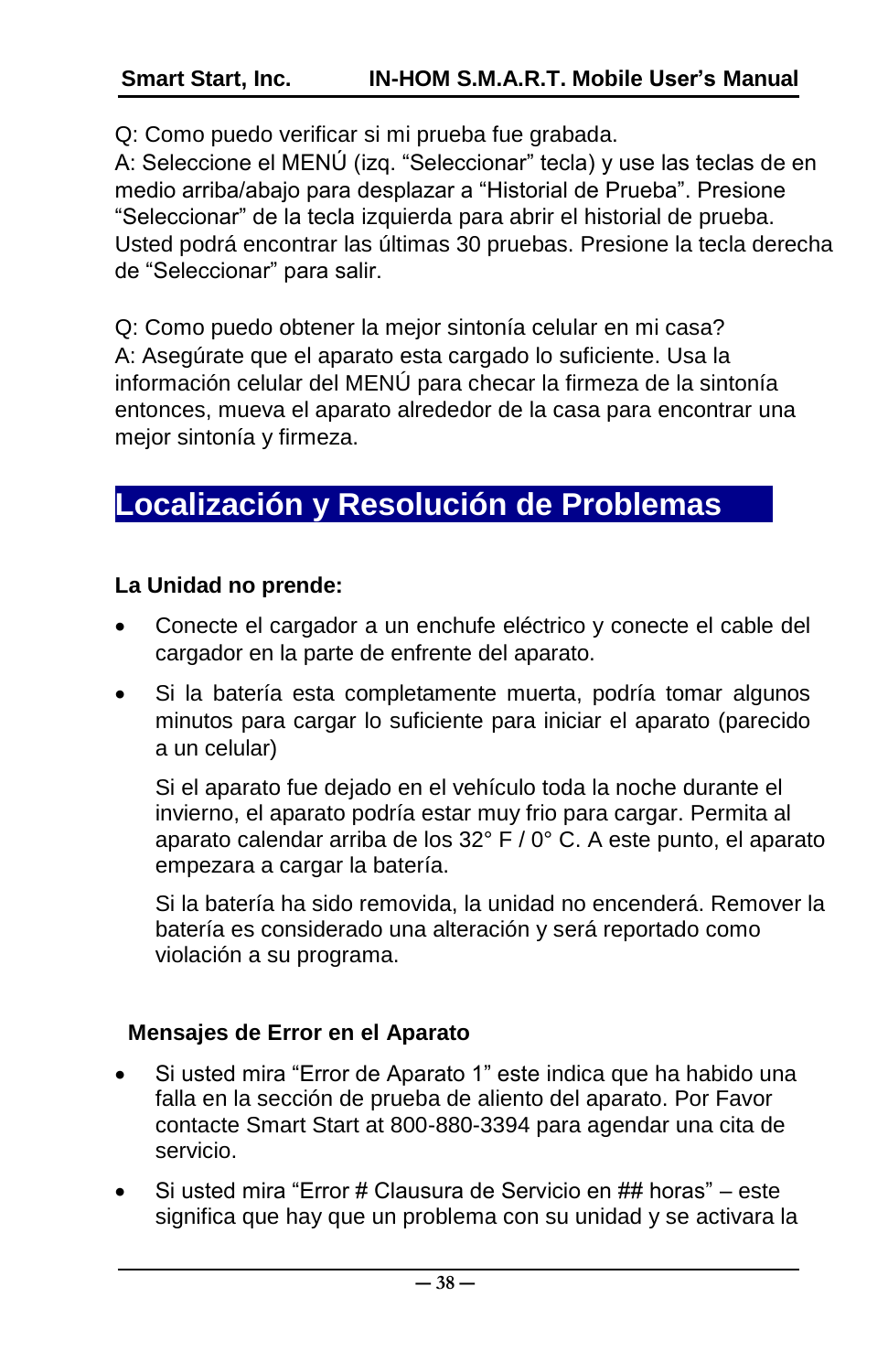#### **Smart Start, Inc. IN-HOM S.M.A.R.T. Mobile User's Manual**

condición de clausura de servicio en el numero de horas mostrado en la pantalla. No ignore este mensaje. Por Favor contacte Smart Start at 800-880-3394 para determinar que pasos son necesitados para limpiar este mensaje.

#### **Unidad dice "Cara no detectada" y me hace reintentar**

- Si la unidad NO detecta la cara durante la prueba, le requerirá tomar otra prueba a pesar que su resultado haya sido libre de alcohol.
- Detección Facial fallara si la boquilla fue insertada incorrectamente. Asegúrese que la boquilla sea insertada correctamente como se muestra en la figura 2.
- Detenga el aparato como la imagen mostrada en la figura 4 para asegurar que la cama capture correctamente la cara.
- Asegúrese que tenga la luz adecuada en su cuarto y que el recurso de luz NO este atrás de la cabeza del usuario o la iluminación es demasiado brillante

#### **Soplo – pero, el aparato no me deja proveer la prueba**

- Asegúrese que la pantalla muestre "Listo" seguido de Prueba en la pantalla (o Prueba requerida en ventana de prueba abierta)
- SI no, podría ser un problema con el aparato.
- Asegúrese que la boquilla este insertada correctamente y que su nariz este alineada a la cámara.

### <span id="page-38-0"></span>**Servicio y So porte**

# <span id="page-38-1"></span> **Servicio del Móvil IN-HOM S.M.A.R.T.**

La unidad Móvil IN-HOM S.M.A.R.T. requiere servicio periódico y calibración. Usted será instruido en cuando llevar la unidad para el servicio. Si no lleva la unidad Móvil IN-HOM S.M.A.R.T. a tiempo para el servicio requerido, su aparato le dará una Clausura de Servicio y se le requerirá pagar un cobro adicional por la clausura de servicio.